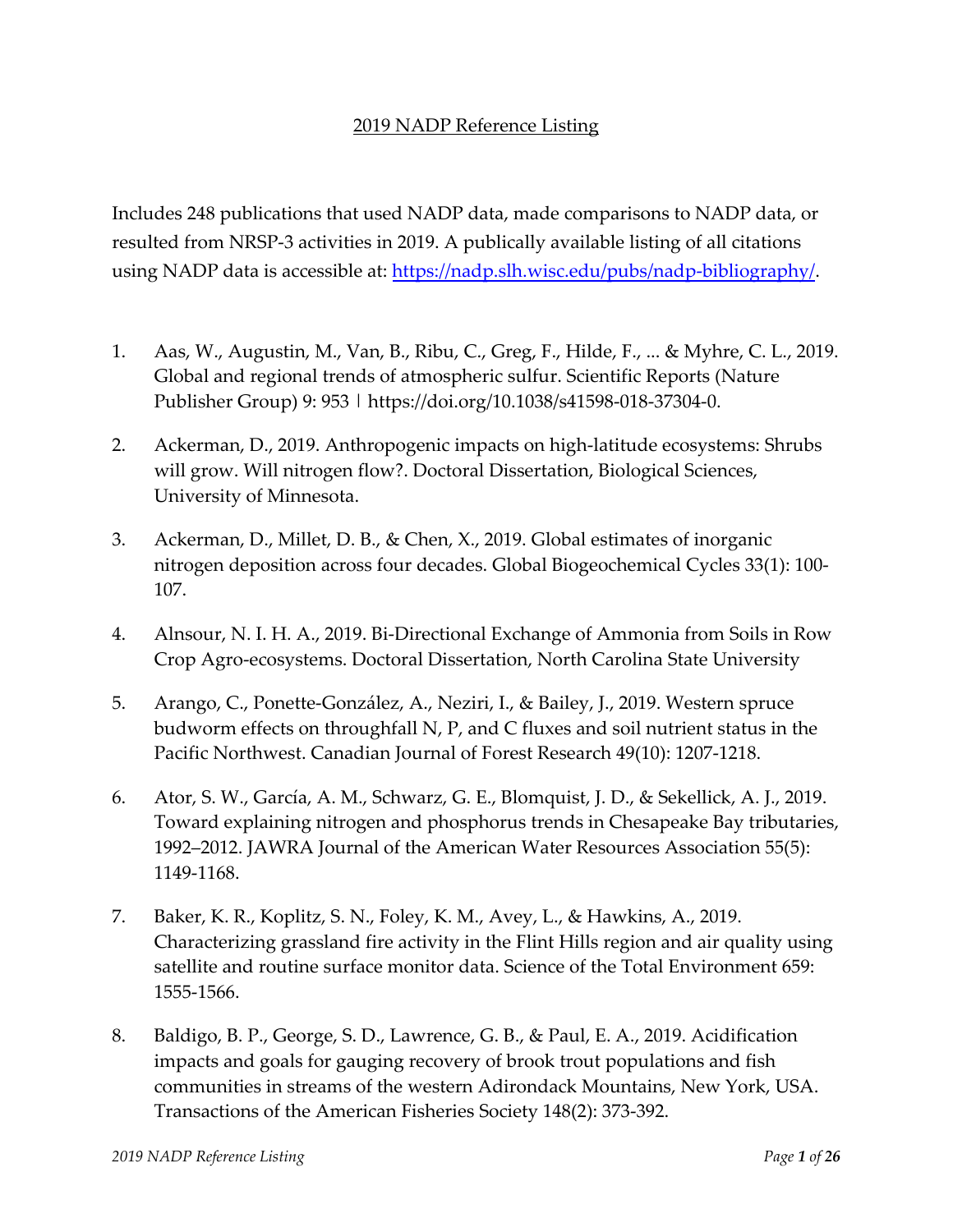- 9. Ballard, T. C., Sinha, E., & Michalak, A. M., 2019. Long-term changes in precipitation and temperature have already impacted nitrogen loading. Environmental Science & Technology 53(9): 5080-5090.
- 10. Bandara, S., Froese, D. G., St. Louis, V. L., Cooke, C. A., & Calmels, F., 2019. Postdepositional Mercury Mobility in a Permafrost Peatland from Central Yukon, Canada. ACS Earth and Space Chemistry 3(5): 770-778.
- 11. Battaglia, M. A., Jr.,, 2019. Factors Affecting Thermodynamic Modeling of Aerosol pH. Doctoral Dissertation, Chemical, Biochemical, and Environmental Engineering, University of Maryland, Baltimore County.
- 12. Battye, W. H., Bray, C. D., Aneja, V. P., Tong, D., Lee, P., & Tang, Y., 2019. Evaluating Ammonia (NH3) Predictions in the NOAA NAQFC for Eastern North Carolina Using Ground Level and Satellite Measurements. Journal of Geophysical Research: Atmospheres 124(14): 8242-8259.
- 13. Beachley, G. M., C. M. Rogers, T. F. Lavery, J. T. Walker, and M. A. Puchalski. "Long-Term Trends." EM The Magazine for Environmental Managers (A&WMA), July 2019
- 14. Belyazid, S., Phelan, J., Nihlgård, B., Sverdrup, H., Driscoll, C., Fernandez, I., ... & Cleavitt, N., 2019. Assessing the Effects of Climate Change and Air Pollution on Soil Properties and Plant Diversity in Northeastern US Hardwood Forests: Model Setup and Evaluation. Water, Air, & Soil Pollution 230(5): 106.
- 15. Birdsey, R. A., Dugan, A. J., Healey, S. P., Dante-Wood, K., Zhang, F., Mo, G., ... & McCarter, J., 2019. Assessment of the influence of disturbance, management activities, and environmental factors on carbon stocks of US national forests. Gen. Tech. Rep. RMRS-GTR-402. Fort Collins, CO: US Department of Agriculture, Forest Service, Rocky Mountain Research Station. 116 pages plus appendices, 402.
- 16. Bond, R., 2019. Stormwater Control Measures to Reduce Urban Stormwater and Nutrient Inputs to Boathouse Creek, North Carolina. Master's Thesis, Department of Geological Sciences. East Carolina University.
- 17. Botero-Acosta, A., Chu, M. L., & Huang, C., 2019. Impacts of environmental stressors on nonpoint source pollution in intensively managed hydrologic systems. Journal of Hydrology 579: 124056.
- 18. Bourne, D., 2019. Problems due to Nitrogen Cycle Imbalance in Windsor-Essex. Engineering Technical Communications, GENG 8000 - Section 1, Engineering Department, University of Windsor.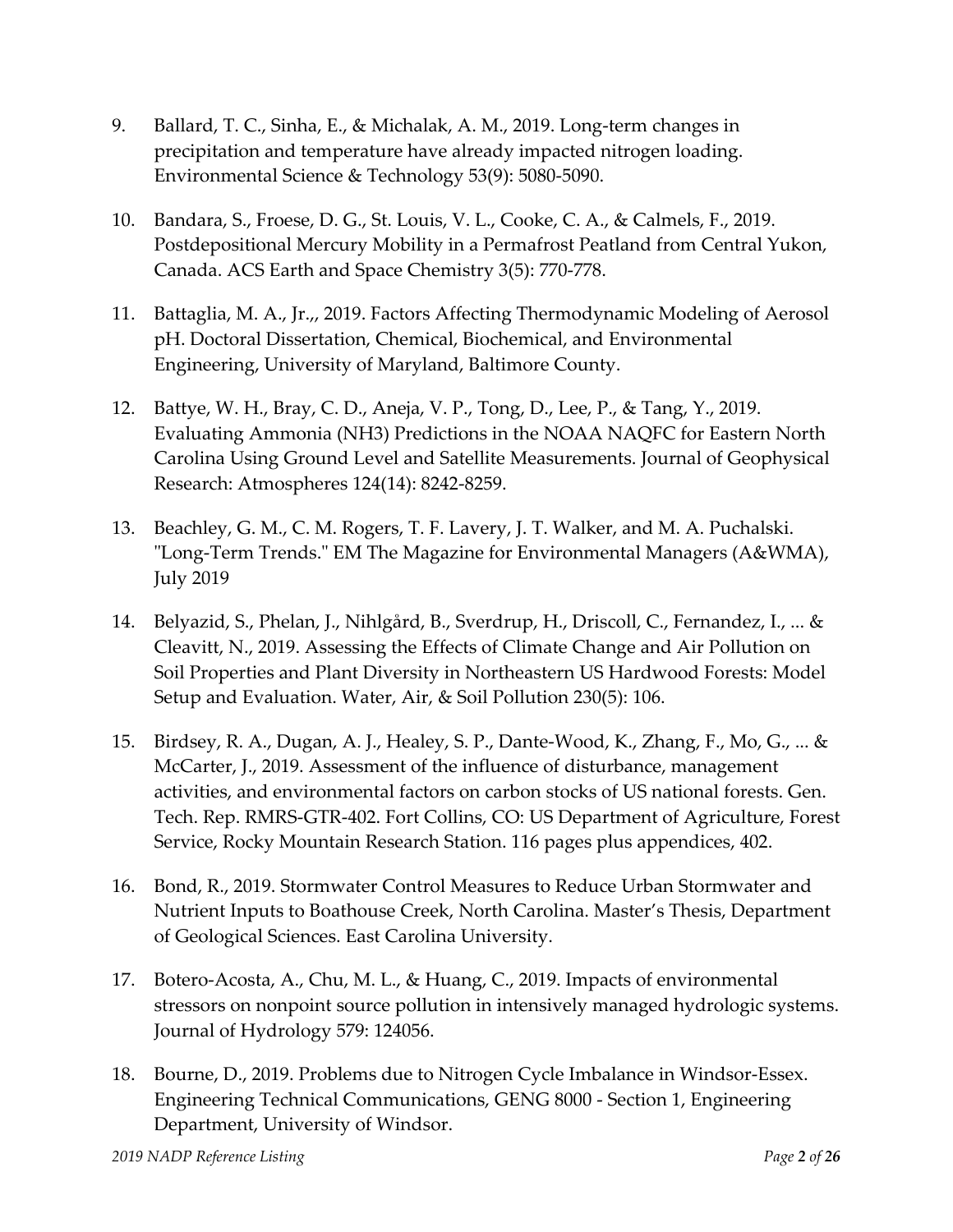- 19. Bowen, J. D., Langley, W., & Adeyeye, B., 2019. Jordan Lake Responses to Reduced Nutrient Loading: Results from a New Three-Dimensional Mechanistic Water Quality Model. A report for the Jordan Lake Nutrient Management Study, North Carolina Policy Collaboratory, [https://unrba.org/sites/default/files/Reservoir-](https://unrba.org/sites/default/files/Reservoir-Model-UNC-Charlotte.pdf)[Model-UNC-Charlotte.pdf](https://unrba.org/sites/default/files/Reservoir-Model-UNC-Charlotte.pdf)
- 20. Brahmstedt, E. S., Zhou, H., Eggleston, E. M., Holsen, T. M., & Twiss, M. R., 2019. Assessment of Mercury Mobilization Potential in Upper St. Lawrence River Riparian Wetlands Under New Water Level Regulation Management. Journal of Great Lakes Research 45(4): 735-741.
- 21. Bukoski, I. "Summer Runoff Generation in Foothill Catchments of the Colorado Front Range." Master's Thesis, University of Colorado at Boulder, 2019.
- 22. Bunbury, J., Fisher, R. G., & Blumenstein, T., 2019. Anthropogenic and climate change impacts on lake-water chemistry over the past 20 years, Upper Midwest, United States. Physical Geography: 1-18, https://doi.org/10.1080/02723646.2019.1674556.
- 23. Burnham, M. B., Adams, M. B., & Peterjohn, W. T., 2019. Assessing tree ring δ 15 N of four temperate deciduous species as an indicator of N availability using independent long-term records at the Fernow Experimental Forest, WV. Oecologia 191(4): 971-981.
- 24. Byrnes, D. K., 2019. Typologies of Nitrogen Surplus Across Continental US: Shifting Hotspots and Dominant Controls. Master's Thesis, Civil Engineering, University of Waterloo.
- 25. Bytnerowicz A., J. J. Carroll, B.K. Takemoto, P. R. Miller, M. E. Fenn, and R. C. Musselman, 2019. Chapter 6 Distribution And Transport Of Air Pollutants To Vulnerable California Ecosystems. Integrated Assessment of Ecosystem Health, edited by K. Scow, G. Fogg,
- 26. Bytnerowicz, A., Fenn, M. E., Cisneros, R., Schweizer, D., Burley, J., & Schilling, S. L., 2019. Nitrogenous air pollutants and ozone exposure in the central Sierra Nevada and White Mountains of California–Distribution and evaluation of ecological risks. Science of the Total Environment 654: 604-615.
- 27. Campbell, P. C., Bash, J. O., Nolte, C. G., Spero, T. L., Cooter, E. J., Hinson, K., & Linker, L. C., 2019. Projections of Atmospheric Nitrogen Deposition to the Chesapeake Bay Watershed. Journal of Geophysical Research: Biogeosciences 124(11): 3307-3326.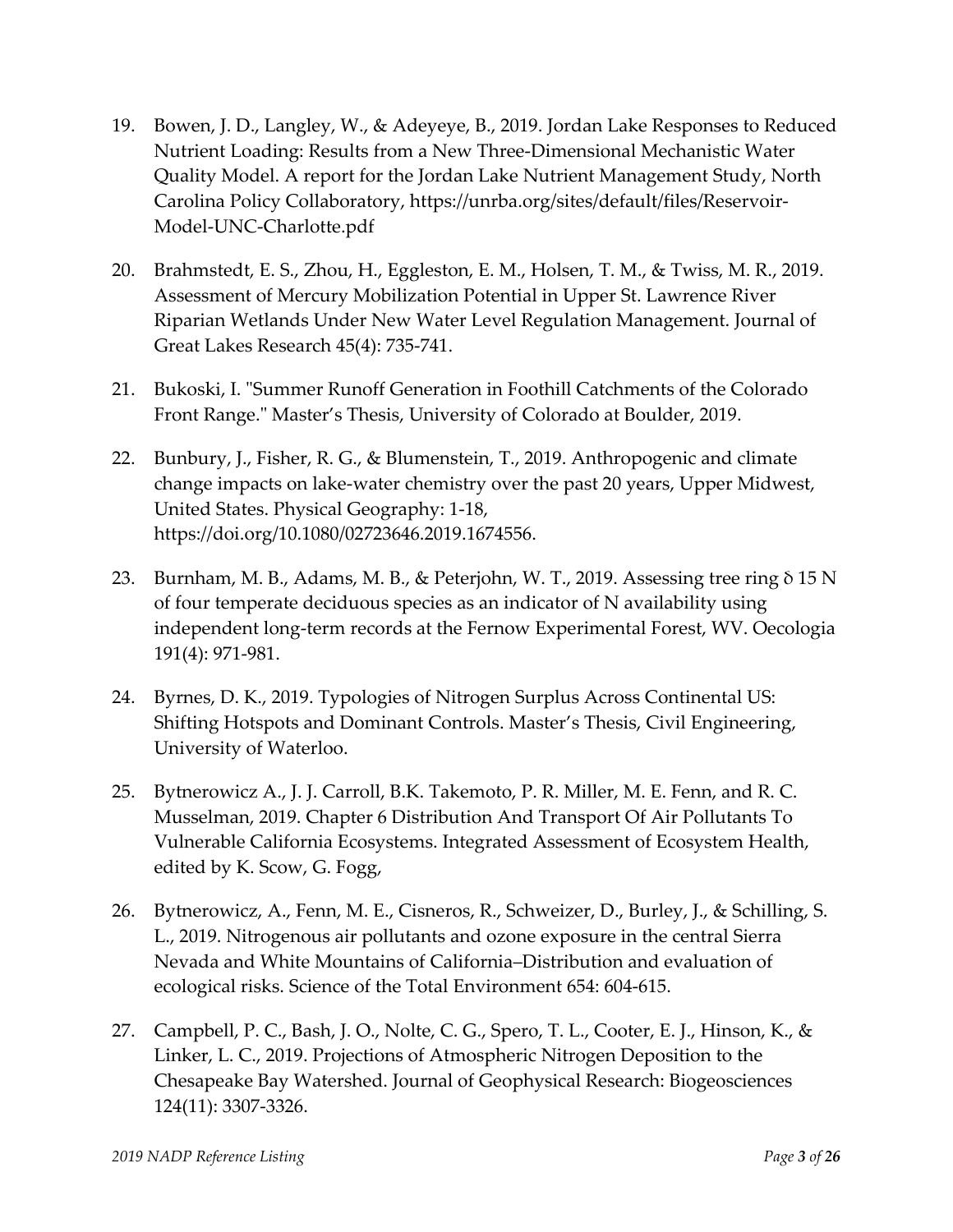- 28. Campbell, P. C., Bash, J. O., & Spero, T. L., 2019. Updates to the Noah land surface model in WRF‐CMAQ to improve simulated meteorology, air quality, and deposition. Journal of Advances in Modeling Earth Systems 11(1): 231-256.
- 29. Cao, F., Jaunat, J., Sturchio, N., Cancès, B., Morvan, X., Devos, A., ... & Ollivier, P., 2019. Worldwide occurrence and origin of perchlorate ion in waters: A review. Science of the Total Environment 661: 737-749.
- 30. Caplan, J. S., Giménez, D., Hirmas, D. R., Brunsell, N. A., Blair, J. M., & Knapp, A. K., 2019. Decadal-scale shifts in soil hydraulic properties as induced by altered precipitation. Science Advances 5(9): eaau6635.
- 31. Cassell, B. A., Scheller, R. M., Lucash, M. S., Hurteau, M. D., & Loudermilk, E. L., 2019. Widespread severe wildfires under climate change lead to increased forest homogeneity in dry mixed-conifer forests. Ecosphere 10(11): e02934.
- 32. Chamberlin, C. A., Bianchi, T. S., Brown, A. L., Cohen, M. J., Dong, X., Flint, M. K., ... & Quintero, C. J., 2019. Mass balance implies Holocene development of a lowrelief karst patterned landscape. Chemical Geology 527: 118782.
- 33. Chen, Y., Shen, H., & Russell, A. G., 2019. Current and Future Responses of Aerosol pH and Composition in the US to Declining SO2 Emissions and Increasing NH3 Emissions. Environmental Science & Technology 53(16): 9646-9655.
- 34. Clark, A. T., Knops, J. M., & Tilman, D., 2019. Contingent factors explain average divergence in functional composition over 88 years of old field succession. Journal of Ecology 107(2): 545-558.
- 35. Clark, C. M., Simkin, S. M., Allen, E. B., Bowman, W. D., Belnap, J., Brooks, M. L., ... & Pardo, L. H., 2019. Potential vulnerability of 348 herbaceous species to atmospheric deposition of nitrogen and sulfur in the United States. Nature Plants 5(7): 697-705.
- 36. Cleavitt, N. L., Clyne, A. B., & Fahey, T. J., 2019. Epiphytic macrolichen patterns along an elevation gradient in the White Mountain National Forest, New Hampshire1. The Journal of the Torrey Botanical Society 146(1): 8-17.
- 37. Costa, D., Liu, J., Roste, J., & Elliott, J., 2019. Temporal dynamics of snowmelt nutrient release from snow–plant residue mixtures: An experimental analysis and mathematical model development. Journal of Environmental Quality 48(4): 869- 879.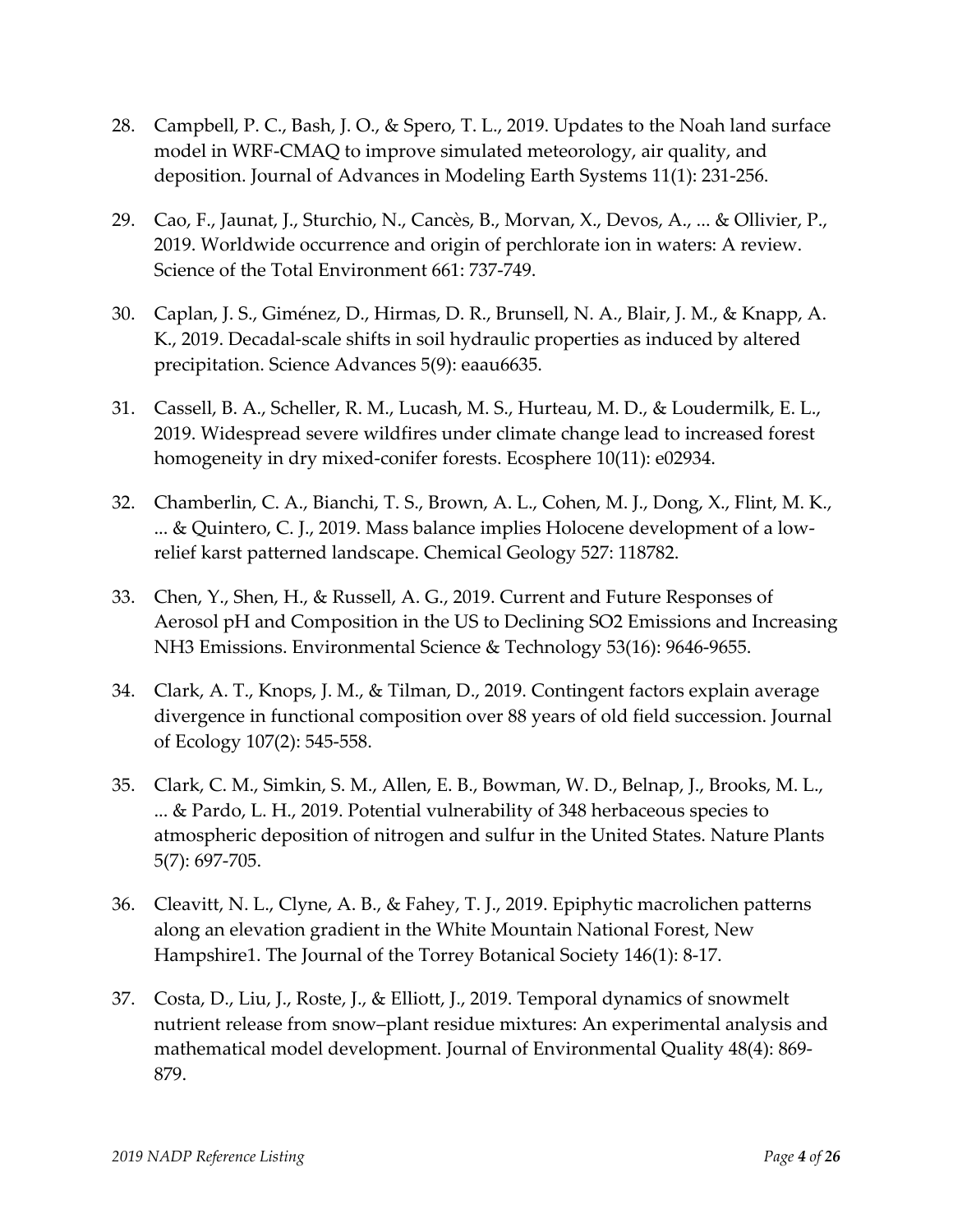- 38. Cowden, P., & Aherne, J., 2019. Assessment of atmospheric metal deposition by moss biomonitoring in a region under the influence of a long standing active aluminium smelter. Atmospheric Environment 201: 84-91.
- 39. Crawford, J. T., Hinckley, E. L. S., Litaor, M. I., Brahney, J., & Neff, J. C., 2019. Evidence for accelerated weathering and sulfate export in high alpine environments. Environmental Research Letters 14(12): 124092.
- 40. Crim, P. M., McDonald, L. M., & Cumming, J. R., 2019. Soil and tree nutrient status of high elevation mixed red spruce (Picea rubens Sarg.) and broadleaf deciduous forests. Soil Systems 3(4): 80.
- 41. Dadashazar, H., Ma, L., & Sorooshian, A., 2019. Sources of pollution and interrelationships between aerosol and precipitation chemistry at a central California site. Science of the Total Environment 651: 1776-1787.
- 42. Damiran, D., DelCurto, T., Findholt, S. L., Johnson, B. K., & Vavra, M., 2019. The Effects of Previous Grazing on the Subsequent Nutrient Supply of Ungulates Grazing Late-summer Mixed-Conifer Rangelands. Sustainable Agriculture Research 8(526-2020-553): 13-27.
- 43. De Jager, N. R., Swanson, W., Hernández, D. L., Reich, J., Erickson, R., & Strauss, E. A., 2019. Effects of flood inundation, invasion by Phalaris arundinacea, and nitrogen enrichment on extracellular enzyme activity in an Upper Mississippi River floodplain forest. Wetlands Ecology and Management 27(2-3): 443-454.
- 44. Demars, S., & Benoit, G., 2019. Leaching of ANC and Chromium from Concrete: Effect of Aging Simulated by Sample Carbonation. Water, Air, & Soil Pollution 230(7): 159.
- 45. Desormeaux, A., Annable, M. D., Dobberfuhl, D., & Jawitz, J. W., 2019. In situ measurement of nitrate flux and attenuation using a soil passive flux meter. Journal of Environmental Quality 48(3): 709-716.
- 46. Detenbeck, N. E., You, M., & Torre, D., 2019. Recent Changes in Nitrogen Sources and Load Components to Estuaries of the Contiguous United States. Estuaries and Coasts 42(8): 2096-2113.
- 47. Dietrich, Y. Z., 2019. Improvement and Application of a New Ammonia Emission Inventory for Poultry and Swine Production in NC. Doctoral Dissertation, Biological and Agricultural Engineering, North Carolina State University.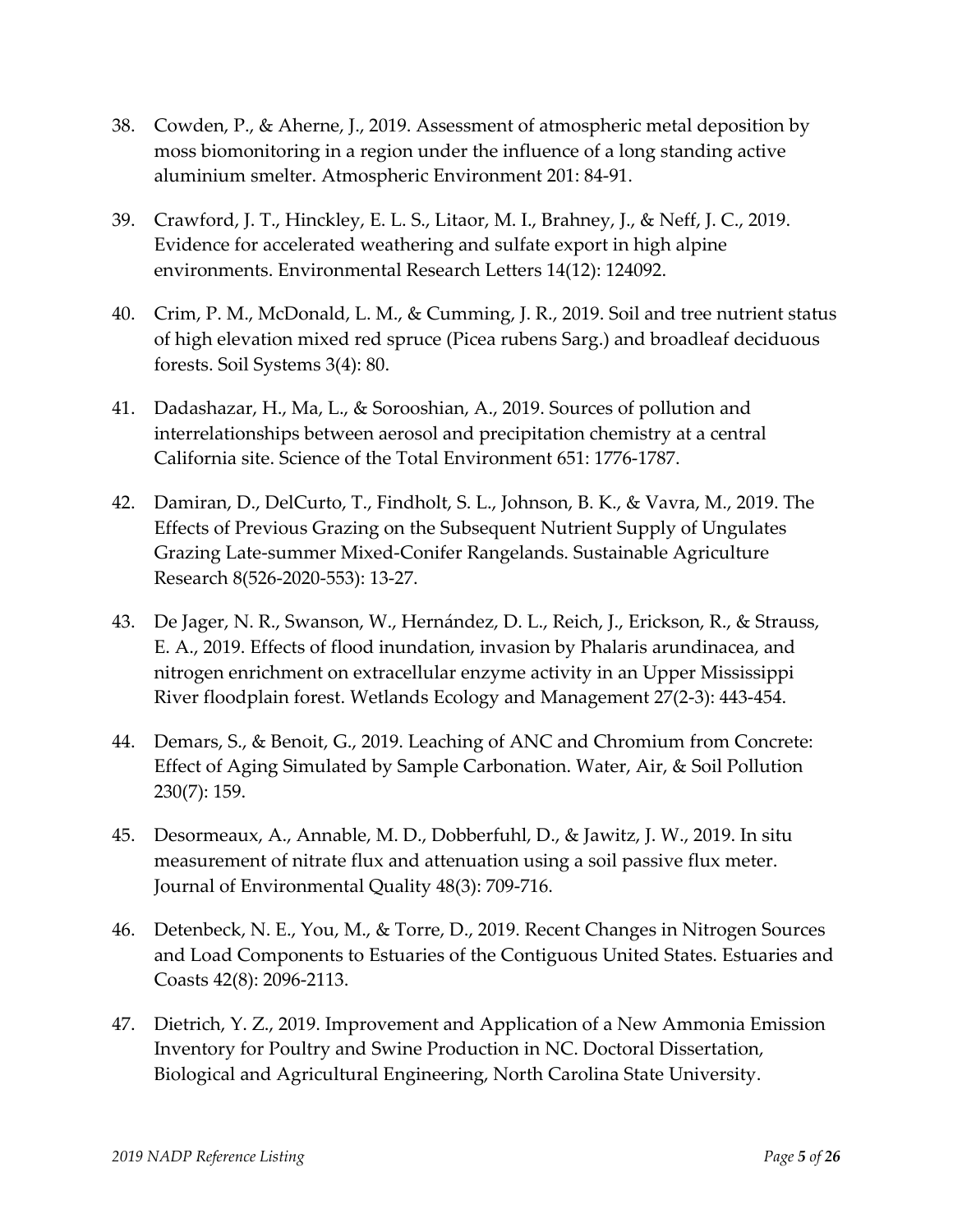- 48. Dong, H., 2019. Early warning of global change effects on catchment nutrient exports. Master's Thesis, The University of Western Ontario
- 49. Dong, Z., Driscoll, C. T., Johnson, S. L., Campbell, J. L., Pourmokhtarian, A., Stoner, A. M., & Hayhoe, K., 2019. Projections of water, carbon, and nitrogen dynamics under future climate change in an old-growth Douglas-fir forest in the western Cascade Range using a biogeochemical model. Science of the Total Environment 656: 608-624.
- 50. Driscoll, C. T., & Wang, Z., 2019. Ecosystem Effects of Acidic Deposition. Encyclopedia of Water: Science, Technology, and Society, 1-12. Edited by Patricia A. Maurice. John Wiley & Sons, Inc. DOI: 10.1002/9781119300762.wsts0043
- 51. Dunavent, R., 2019. Perchlorate Production in the Environment: Atmospheric and Soil Contributions. Master's Thesis, Environmental Sciences, University of Nevada – Reno.
- 52. Dyer, J. M., & Hutchinson, T. F., 2019. Topography and soils-based mapping reveals fine-scale compositional shifts over two centuries within a central Appalachian landscape. Forest Ecology and Management 433: 33-42.
- 53. Dynarski, K. A., Morford, S. L., Mitchell, S. A., & Houlton, B. Z., 2019. Bedrock nitrogen weathering stimulates biological nitrogen fixation. Ecology 100(8): e02741.
- 54. Edwards, A. E., Swall, J. L., & Jagoe, C. H., 2019. Mercury Concentrations in Bat Guano from Caves and Bat Houses in Florida and Georgia. Virginia Journal of Science 70(3): 4.
- 55. Espeset, A., Ryan, S., & Forister, M., 2019. TN 37996 USA. Butterfly colors and global change: anthropogenic influence on a sexually selected wing trait in the cabbage white butterfly. 177 pages. Doctoral Dissertation, University of Nevada Reno.
- 56. Evers, D.C. and E. Sunderland. 2019. Technical Information Report on Mercury Monitoring in Biota: Proposed components towards a strategic long-term plan for monitoring mercury in fish and wildlife globally. UN Environment Programme, Chemicals and Health Branch, Geneva, Switzerland. 40 pp.
- 57. Fedkin, N. M., Li, C., Dickerson, R. R., Canty, T., & Krotkov, N. A., 2019. Linking improvements in sulfur dioxide emissions to decreasing sulfate wet deposition by combining satellite and surface observations with trajectory analysis. Atmospheric Environment 199: 210-223.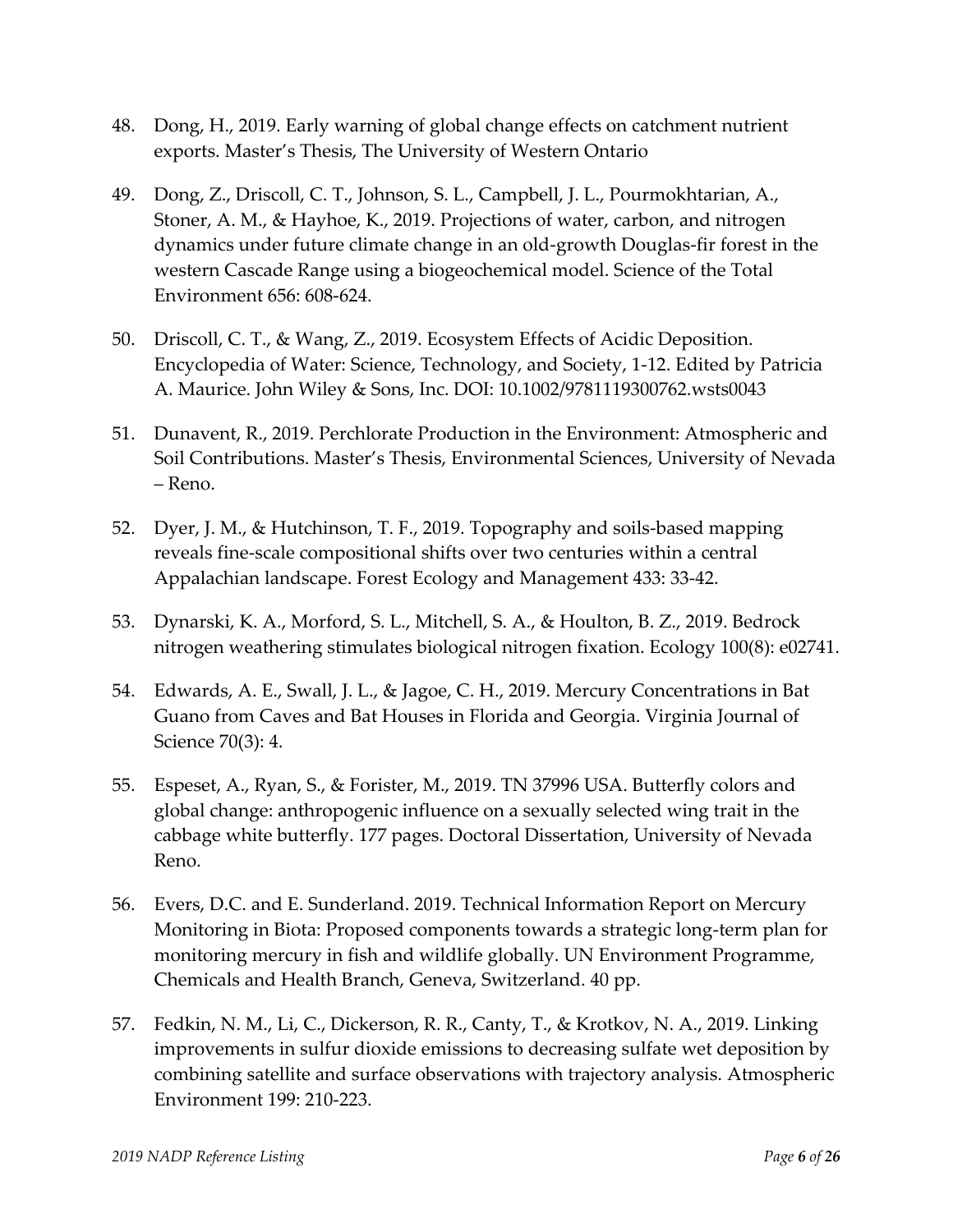- 58. Fernández-Martínez, M., Sardans, J., Chevallier, F., Ciais, P., Obersteiner, M., Vicca, S., ... & Piao, S. L., 2019. Global trends in carbon sinks and their relationships with CO 2 and temperature. Nature Climate Change 9(1): 73-79.
- 59. Finke, P., Opolot, E., Balesdent, J., Berhe, A. A., Boeckx, P., Cornu, S., ... & Doetterl, S., 2019. Can SOC modelling be improved by accounting for pedogenesis?. Geoderma 338: 513-524.
- 60. Firor, C. E., 2019. Geostatistical and hydrochemical trends in the Upper Passaic River Basin: Impact of road deicing application. Master's Thesis, Earth and Environmental Studies, Montclair State University.
- 61. Florida, Southwest, et al., 2019. Blue Water Audit Year 1 Methods Summary. Report, Florida Springs Institute.
- 62. Foley, T. A., & Betterton, E. A., 2019. Nitrogen dry deposition to Lake Superior and Lake Michigan. Journal of Great Lakes Research 45(2): 224-239.
- 63. Fowler, R., 2019. Assessing the Mechanisms and Implications of Altered Carbon Cycling in Arctic and Boreal Lakes. Doctoral Dissertation, Ecology and Environmental Science, University of Maine.
- 64. Frank, J. M., Massman, W. J., Ewers, B. E., & Williams, D. G., 2019. Bayesian analyses of 17 winters of water vapor fluxes show bark beetles reduce sublimation. Water Resources Research 55(2): 1598-1623.
- 65. Geiser, L. H., Nelson, P. R., Jovan, S. E., Root, H. T., & Clark, C. M., 2019. Assessing ecological risks from atmospheric deposition of nitrogen and sulfur to US forests using epiphytic macrolichens. Diversity 11(6): 87, doi:10.3390/d11060087.
- 66. Gerstle, C. T., Drenner, R. W., & Chumchal, M. M., 2019. Spatial patterns of mercury contamination and associated risk to piscivorous wading birds of the south central United States. Environmental Toxicology and Chemistry 38(1): 160- 166.
- 67. Gilliam, F. S., 2019. Response of herbaceous layer species to canopy and soil variables in a central Appalachian hardwood forest ecosystem. Plant Ecology 220(12): 1131-1138.
- 68. Gilliam, F. S., Burns, D. A., Driscoll, C. T., Frey, S. D., Lovett, G. M., & Watmough, S. A., 2019. Decreased atmospheric nitrogen deposition in eastern North America: Predicted responses of forest ecosystems. Environmental Pollution 244: 560-574.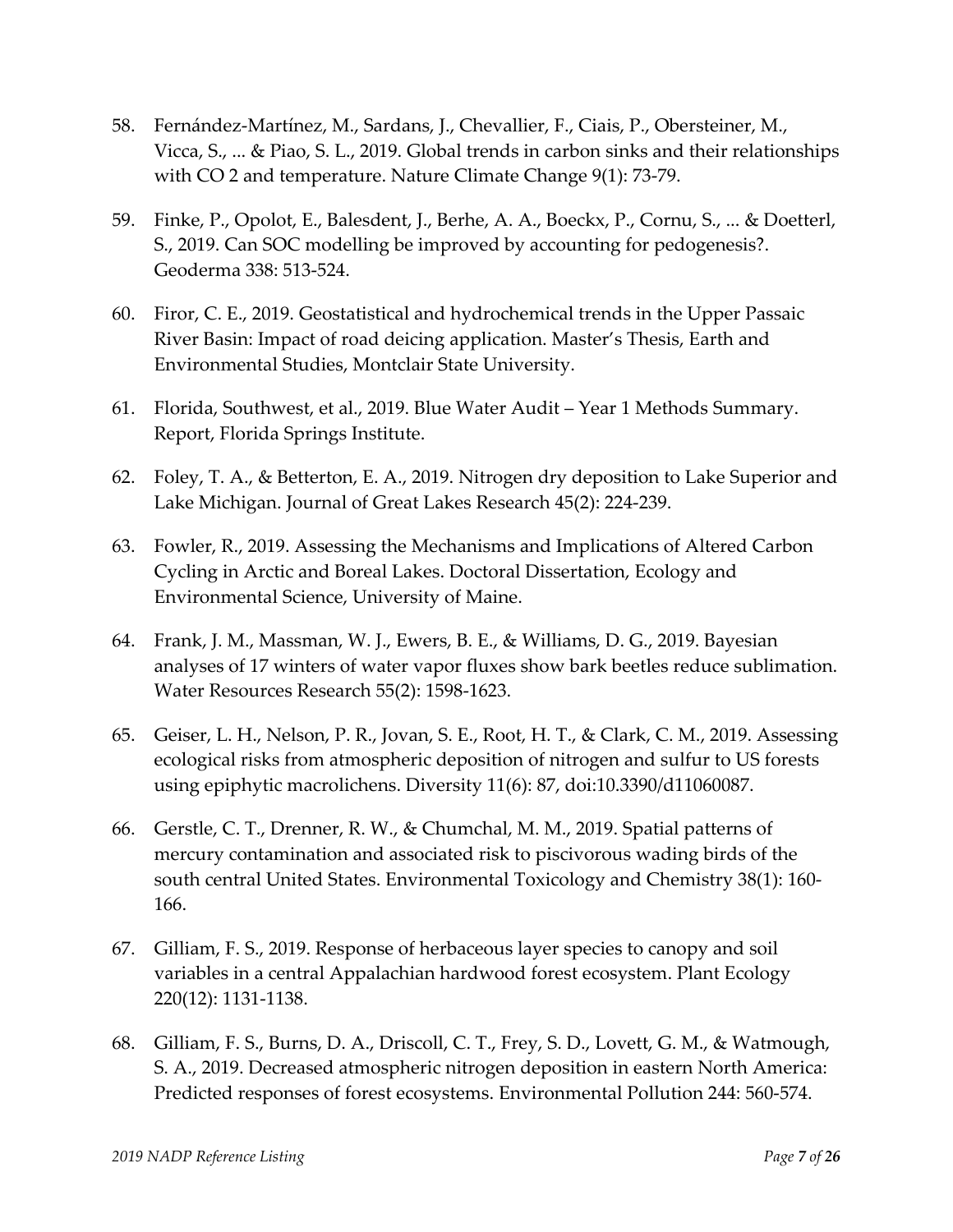- 69. Gonzales, K., & Yanai, R., 2019. Nitrogen–phosphorous interactions in young northern hardwoods indicate P limitation: foliar concentrations and resorption in a factorial N by P addition experiment. Oecologia 189(3): 829-840.
- 70. Goulden, M. L., & Bales, R. C., 2019. California forest die-off linked to multi-year deep soil drying in 2012–2015 drought. Nature Geoscience 12(8): 632-637.
- 71. Grant, R. F., Mekonnen, Z. A., & Riley, W. J., 2019. Modeling climate change impacts on an Arctic polygonal tundra: 1. Rates of permafrost thaw depend on changes in vegetation and drainage. Journal of Geophysical Research: Biogeosciences 124(5): 1308-1322.
- 72. Gray, W. J., 2019. Improved Estimates of Tributary Nitrogen Load to Casco Bay, Maine. Graduate School, The University of Maine.
- 73. Grieb, T. M., Fisher, N. S., Karimi, R., & Levin, L., 2019. An assessment of temporal trends in mercury concentrations in fish. Ecotoxicology: 1-11, https://doi.org/10.1007/s10646-019-02112-3.
- 74. Griffis, T. J., Hu, C., Baker, J. M., Wood, J. D., Millet, D. B., Erickson, M., ... & Chen, Z., 2019. Tall tower ammonia observations and emission estimates in the US Midwest. Journal of Geophysical Research: Biogeosciences 124(11): 3432-3447.
- 75. Griffiths, N. A., Jackson, C. R., Blake, J. I., Jeffers, J., Rau, B. M., Starr, G., & Vaché, K., 2019. Environmental Effects of Short-Rotation Loblolly Pine Production for Bioenergy and Evaluation of Current Forestry Best Management Practices. Department of Energy Report.
- 76. Groshans, G. R., Mikhailova, E. A., Post, C. J., Schlautman, M. A., Cope, M. P., & Zhang, L., 2019. Ecosystem Services Assessment and Valuation of Atmospheric Magnesium Deposition. Geosciences 9(8): 331.
- 77. Gustin, M. S., Dunham-Cheatham, S. M., & Zhang, L., 2019. Comparison of 4 methods for measurement of reactive, gaseous oxidized, and particulate bound mercury. Environmental Science & Technology 53(24): 14489-14495.
- 78. Hao, J., 2019. Comparison of two bidirectional atmosphere-surface exchange models for elemental mercury. Master's Thesis, Department of Civil and Environmental Engineering, University of Windsor.
- 79. Harlow, J., & Hagedorn, B., 2019. SWB modeling of groundwater recharge on Catalina Island, California, during a period of severe drought. Water 11(1): 58, doi:10.3390/w11010058.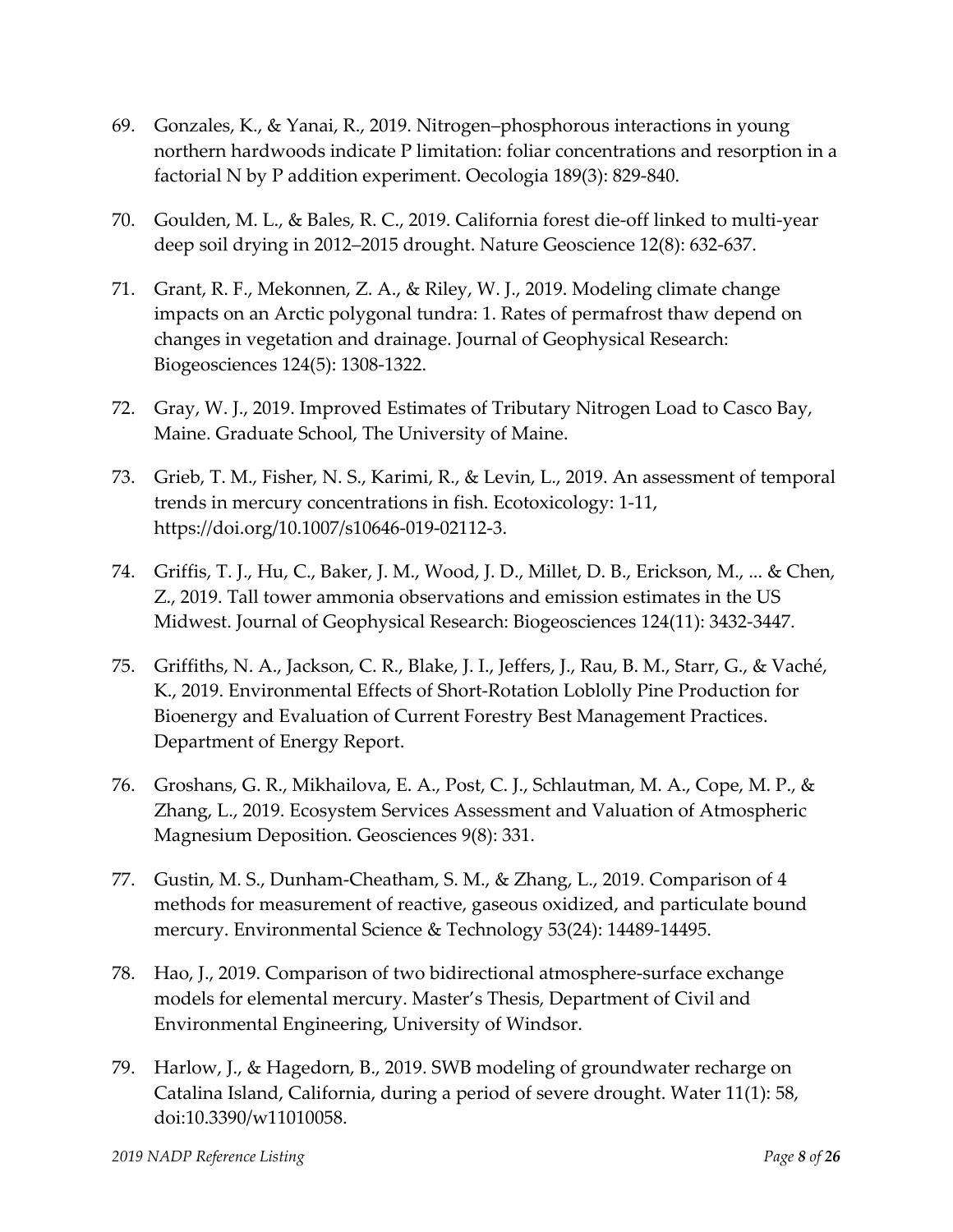- 80. Helmueller, G., Magnuson, J. J., & Dugan, H. A., 2019. Spatial and Temporal Patterns of Chloride Contamination in a Shallow, Urban Marsh. Wetlands: 1-12. https://doi.org/10.1007/s13157-019-01199-y
- 81. Herndon, E., Yarger, B., Frederick, H., & Singer, D., 2019. Iron and manganese biogeochemistry in forested coal mine spoil. Soil Systems 3(1): 3-13; doi:10.3390/soilsystems3010013
- 82. Hiltbrunner, E., Körner, C., Meier, R., Braun, S., & Kahmen, A., 2019. Data do not support large-scale oligotrophication of terrestrial ecosystems. Nature Ecology & Evolution 3(9): 1285-1286.
- 83. Hoffman, A. S., Albeke, S. E., McMurray, J. A., Evans, R. D., & Williams, D. G., 2019. Nitrogen deposition sources and patterns in the Greater Yellowstone Ecosystem determined from ion exchange resin collectors, lichens, and isotopes. Science of the Total Environment 683: 709-718.
- 84. Hoffman, N. L., 2019. Lithogenic mixing model approach identifies saprolite as the source of inorganic colloids in a granitoid catchment. Master's Thesis, University of Colorado at Boulder.
- 85. Hofmeister, K. L., Nave, L. E., Drevnick, P., Veverica, T., Knudstrup, R., Heckman, K. A., ... & Walter, M. T., 2019. Seasonal dynamics and exports of elements from a first‐order stream to a large inland lake in Michigan. Hydrological Processes 33(10): 1476-1491.
- 86. Horvart, M. and J. Kotnik. 2019. Technical information report on mercury monitoring in soil. UN Environment, Chemicals and Health Branch, Geneva, Switzerland. 54pp.
- 87. Houck, K., & Board, C. W. C., 2019. Projecting Rainfall Intensity Duration Frequency Curves Under Climate Change. Report for the Colorado Water Conservation Board, Denver, CO.
- 88. Hrdina, A., Moravek, A., Schwartz-Narbonne, H., & Murphy, J., 2019. Summertime Soil-Atmosphere Ammonia Exchange in the Colorado Rocky Mountain Front Range Pine Forest. Soil Systems 3(1): 15.
- 89. Ilampooranan, I., 2019. Modeling Nutrient Legacies and Time Lags in Agricultural Landscapes: A Midwestern Case Study. Doctoral Dissertation, Civil and Environmental Engineering (Water), University of Waterloo.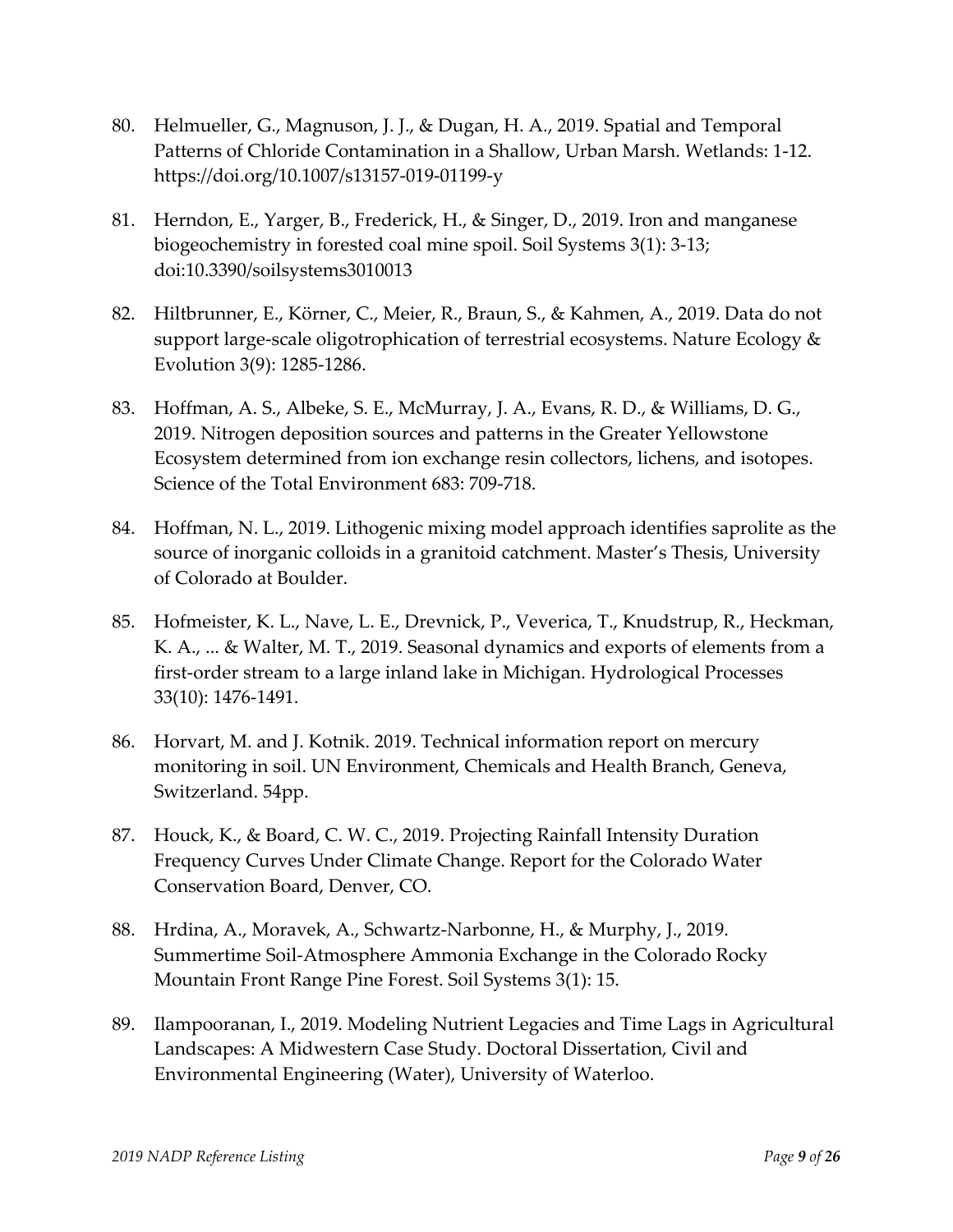- 90. Jeong, H., Pittelkow, C. M., & Bhattarai, R., 2019. Simulated responses of tiledrained agricultural systems to recent changes in ambient atmospheric gradients. Agricultural Systems 168: 48-55.
- 91. Jiang, X., & Wang, F., 2019. Mercury emissions in China: a general review. Waste Disposal & Sustainable Energy 1: 127–132, https://doi.org/10.1007/s42768-019- 00012-0
- 92. Jiskra, M., Marusczak, N., Leung, K. H., Hawkins, L., Prestbo, E., & Sonke, J. E., 2019. Automated stable isotope sampling of gaseous elemental mercury (ISO-GEM): Insights into GEM emissions from building surfaces. Environmental Science & Technology 53(8): 4346-4354.
- 93. Jo, I., Fei, S., Oswalt, C. M., Domke, G. M., & Phillips, R. P., 2019. Shifts in dominant tree mycorrhizal associations in response to anthropogenic impacts. Science Advances 5(4): eaav6358.
- 94. Johansen, A. M., Duncan, C., Reddy, A., Swain, N., Sorey, M., Nieber, A., ... & Lofgren, R., 2019. Precipitation chemistry and deposition at a high-elevation site in the Pacific Northwest United States (1989–2015). Atmospheric Environment 212: 221-230.
- 95. Josephson, D. C., Lawrence, G. B., George, S. D., Siemion, J., Baldigo, B. P., & Kraft, C., 2019. Response of water chemistry and young-of-year brook trout to channel and watershed liming in streams showing lagging recovery from acidic deposition. Water, Air, & Soil Pollution 230(7): 144. https://doi.org/10.1007/s11270-019-4186-x
- 96. Kang, D., Foley, K. M., Mathur, R., Roselle, S. J., Pickering, K. E., & Allen, D. J., 2019. Simulating lightning NO production in CMAQv5.2: performance evaluations. Geoscientific Model Development 12(10): 4409–4424, <https://doi.org/10.5194/gmd-12-4409-2019>
- 97. Keiser, D. A., & Shapiro, J. S., 2019. Consequences of the Clean Water Act and the demand for water quality. The Quarterly Journal of Economics 134(1): 349-396.
- 98. Kelly, J. T., Koplitz, S. N., Baker, K. R., Holder, A. L., Pye, H. O., Murphy, B. N., ... & Eyth, A. M., 2019. Assessing PM2. 5 model performance for the conterminous US with comparison to model performance statistics from 2007-2015. Atmospheric Environment 214: 116872.
- 99. Kincaid, D. W., Lara, N. A., Tiegs, S. D., & Hamilton, S. K., 2019. Decomposition in flocculent sediments of shallow freshwaters and its sensitivity to warming. Freshwater Science 38(4): 899-916.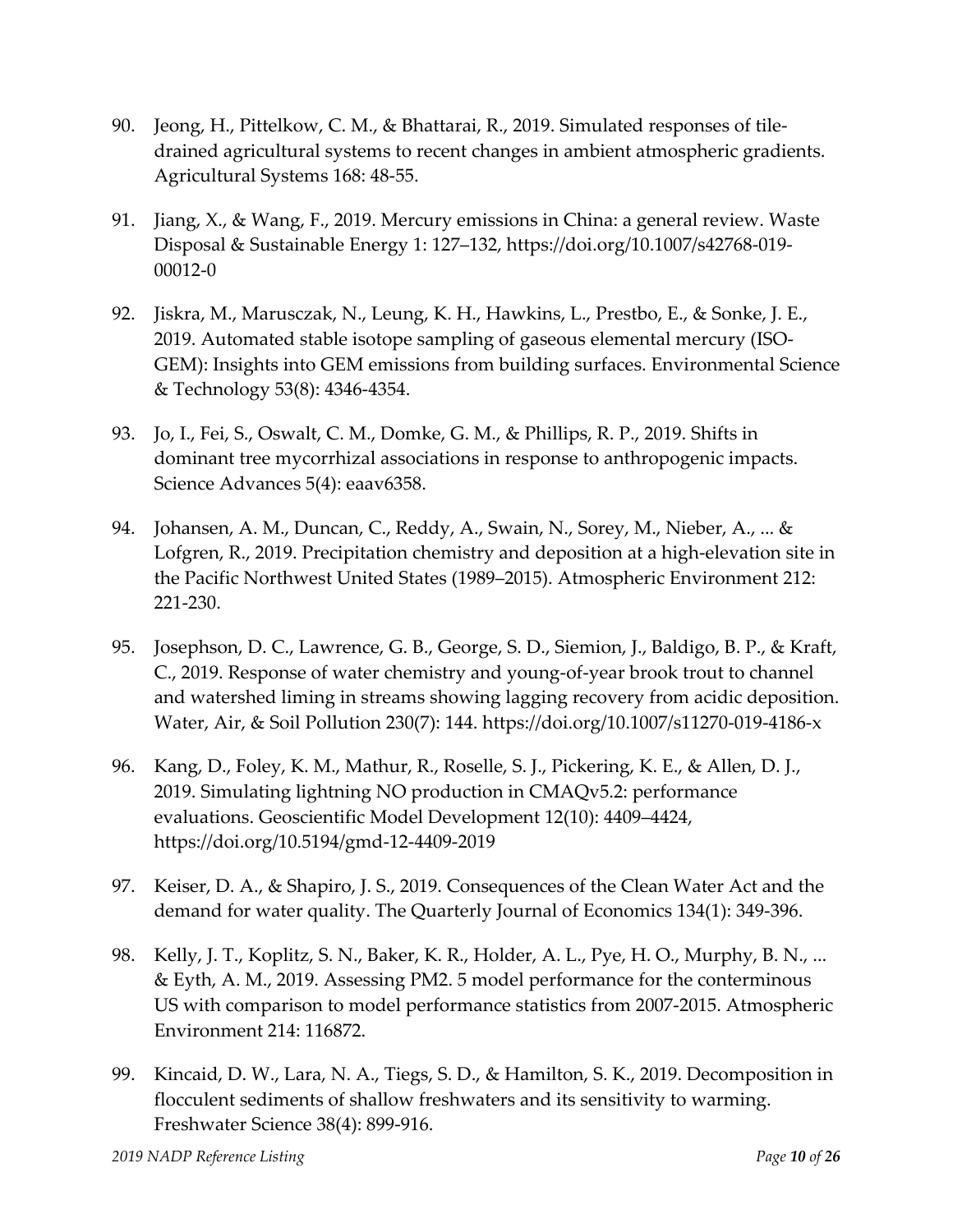- 100. King, K., Cheruvelil, K. S., & Pollard, A., 2019. Drivers and spatial structure of abiotic and biotic properties of lakes, wetlands, and streams at the national scale. Ecological Applications 29(7): e01957.
- 101. Knoepp, J. D., Markewitz, D., Callaham Jr, M. A., Adams, M. B., Laseter, S. H., West, L., ... & Richter, D. D., 2019. Long-term forest soils research: lessons learned from the US experience. In Developments in Soil Science (Vol. 36, pp. 473-504). Elsevier.
- 102. Koirala, M, 2019. Impact of land use on water quality of Mill Creek Watershed in the Mahoning Valley, Ohio. Master's Thesis, Environmental Science, Youngstown State University, 2019.
- 103. Koyama, L. A., & Kielland, K., 2019. Black spruce assimilates nitrate in boreal winter. Tree Physiology 39(4): 536-543.
- 104. Kurbondski, A. J., Kaiser, D. E., Rosen, C. J., & Sutradhar, A. K., 2019. Does Irrigated Corn Require Multiple Applications of Sulfur?. Soil Science Society of America Journal 83(4): 1124-1136.
- 105. Kurz, A. Y., Blum, J. D., Washburn, S. J., & Baskaran, M., 2019. Changes in the mercury isotopic composition of sediments from a remote alpine lake in Wyoming, USA. Science of the Total Environment 669: 973-982.
- 106. Lamborg, C., Mincer, T., Buchanan, W., Collins, C., Swarr, G., Ganguli, P., ... & Valiela, I., 2019. Mercury speciation and retention in a salt marsh undergoing longterm fertilization. Estuarine, Coastal and Shelf Science 218: 188-196.
- 107. Landing, W. M., & Holmes, C. D., 2019. Overview of the Atmospheric Mercury Cycle. In Mercury and the Everglades. A Synthesis and Model for Complex Ecosystem Restoration (pp. 47-59). Springer.
- 108. Liu, L., Zhang, X., Wong, A. Y., Xu, W., Liu, X., Li, Y., ... & Wu, X., 2019. Estimating global surface ammonia concentrations inferred from satellite retrievals. Atmospheric Chemistry & Physics 19(18): 12051–12066, https://doi.org/10.5194/acp-19-12051-2019
- 109. Lopez, David Humberto, 2019. Aerosol and Precipitation Chemistry Relationships in Arizona During the Monsoon Season. Master's Thesis, University of Arizona.
- 110. Lu, C., Zhang, J., Cao, P., & Hatfield, J. L., 2019. Are we getting better in using nitrogen?: Variations in nitrogen use efficiency of two cereal crops across the United States. Earth's Future 7(8): 939-952.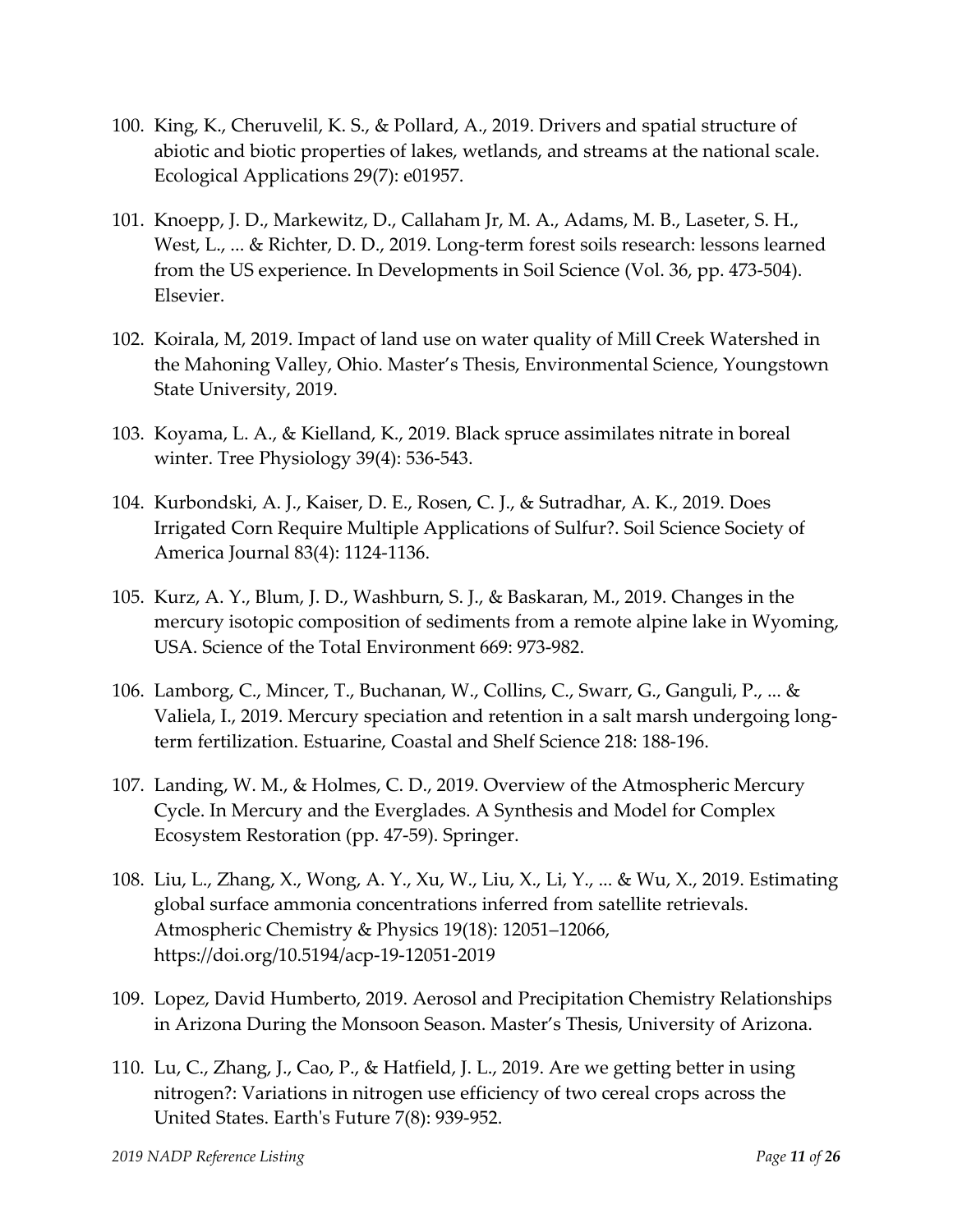- 111. Macpherson, G. L., & Sullivan, P. L., 2019. Dust, impure calcite, and phytoliths: Modeled alternative sources of chemical weathering solutes in shallow groundwater. Chemical Geology 527: 118871.
- 112. Macpherson, G. L., & Sullivan, P. L., 2019. Watershed-scale chemical weathering in a merokarst terrain, northeastern Kansas, USA. Chemical Geology 527: 118988.
- 113. Majewski, M. S., 2019. Pesticides in the atmosphere: distribution, trends, and governing factors (Vol. 1). CRC Press.
- 114. Mathur, R., Zhang, Y., Hogrefe, C., & Xing, J., 2019. Long-Term Trends in Sulfur and Reactive Nitrogen Deposition Across. Chapter 7 in Air Pollution Modeling and its Application XXVI, edited by Clemens Mensink, Wanmin Gong, and Amir Hakami. Page 41.
- 115. Maxwell, J. T., Harley, G. L., Mandra, T. E., Yi, K., Kannenberg, S. A., Au, T. F., ... & Novick, K. A., 2019. Higher CO2 Concentrations and Lower Acidic Deposition Have Not Changed Drought Response in Tree Growth But Do Influence iWUE in Hardwood Trees in the Midwestern United States. Journal of Geophysical Research: Biogeosciences 124(12): 3798-3813.
- 116. McClintock, M. A., McDowell, W. H., González, G., Schulz, M., & Pett-Ridge, J. C., 2019. African dust deposition in Puerto Rico: Analysis of a 20-year rainfall chemistry record and comparison with models. Atmospheric Environment 216: 116907.
- 117. McDonnell, T. C., Aherne, J., Sullivan, T. J., Barton, C., Cotton, C., & Jackson, B., 2019. Variation in Forest Soil-Nutrient Availability: Dynamic Model Estimates of Past and Future Conditions at Two Sites in the Daniel Boone National Forest, Kentucky, USA. United States Department of Agriculture – National Forest Service Report 20190628. [https://esenvironmental.com/wp](https://esenvironmental.com/wp-content/uploads/2019/10/Daniel-Boone-National-Forest-VSD-Report20190628.pdf)[content/uploads/2019/10/Daniel-Boone-National-Forest-VSD-Report20190628.pdf.](https://esenvironmental.com/wp-content/uploads/2019/10/Daniel-Boone-National-Forest-VSD-Report20190628.pdf)
- 118. Meyer-Jacob, C., Michelutti, N., Paterson, A. M., Cumming, B. F., Keller, W. B., & Smol, J. P., 2019. The browning and re-browning of lakes: Divergent lake-water organic carbon trends linked to acid deposition and climate change. Scientific Reports 9(1): 1-10.
- 119. Mikhailova, E. A., Post, G. C., Cope, M. P., Post, C. J., Schlautman, M. A., & Zhang, L., 2019. Quantifying and Mapping Atmospheric Potassium Deposition for Soil Ecosystem Services Assessment in the United States. Frontiers in Environmental Science 7: 74.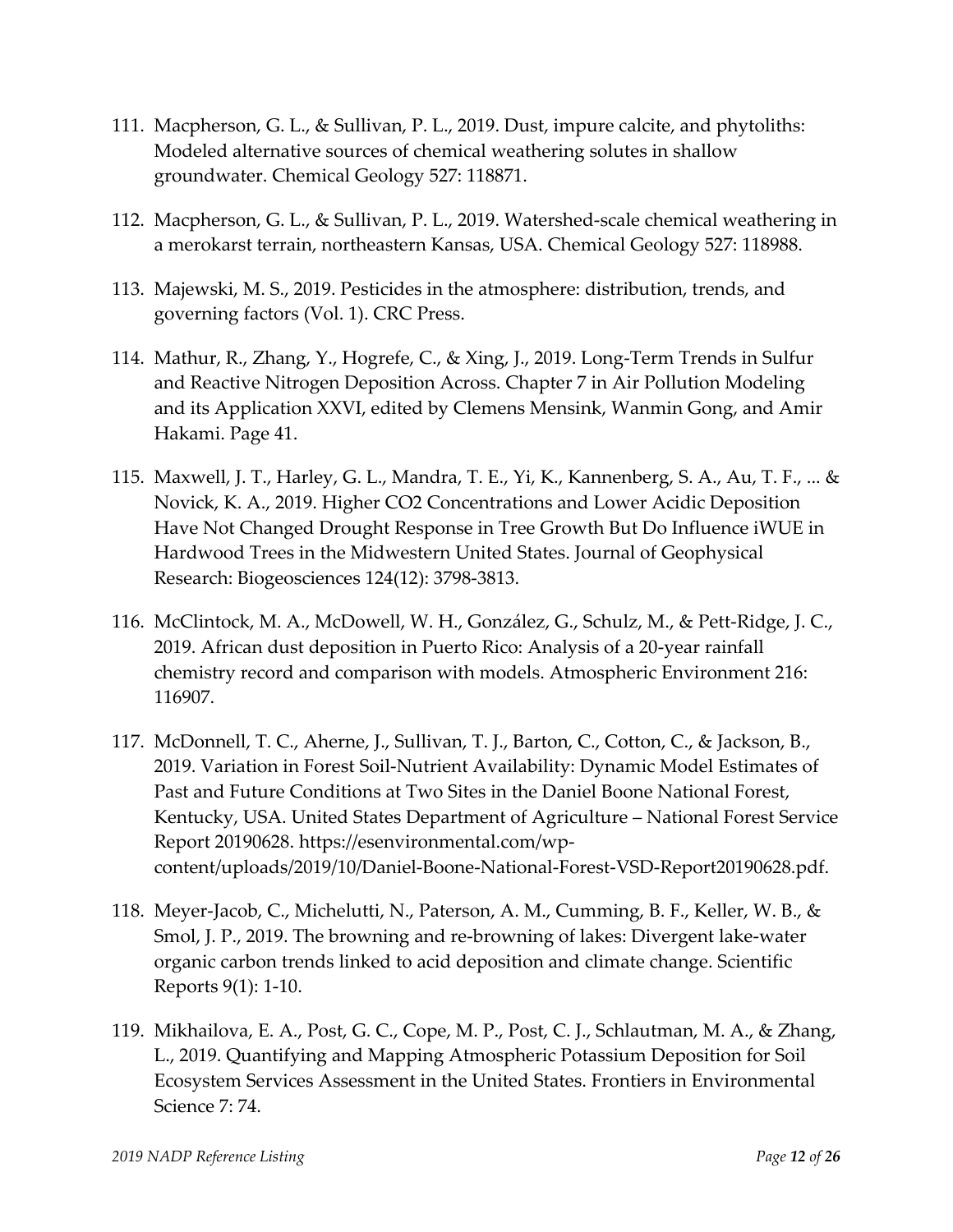- 120. Mikhailova, E. A., Post, C. J., Schlautman, M. A., Groshans, G. R., Cope, M. P., & Zhang, L., 2019. A systems-based approach to ecosystem services valuation of various atmospheric calcium deposition flows. Resources 8(2): 66.
- 121. Moore, T. R., Knorr, K. H., Thompson, L., Roy, C., & Bubier, J. L., 2019. The effect of long-term fertilization on peat in an ombrotrophic bog. Geoderma 343: 176-186.
- 122. Moravek, A., Murphy, J. G., Hrdina, A., Lin, J. C., Pennell, C., Franchin, A., ... & Martin, R., 2019. Wintertime spatial distribution of ammonia and its emission sources in the Great Salt Lake region. Atmospheric Chemistry & Physics 19(24): 15691.
- 123. Mushinski, R. M., Phillips, R. P., Payne, Z. C., Abney, R. B., Jo, I., Fei, S., ... & Raff, J. D., 2019. Microbial mechanisms and ecosystem flux estimation for aerobic NOy emissions from deciduous forest soils. Proceedings of the National Academy of Sciences 116(6): 2138-2145.
- 124. Nair, A. A., Yu, F., & Luo, G., 2019. Spatioseasonal Variations of Atmospheric Ammonia Concentrations Over the United States: Comprehensive Model‐ Observation Comparison. Journal of Geophysical Research: Atmospheres 124(12): 6571-6582.
- 125. Navrátil, T., Nováková, T., Roll, M., Shanley, J. B., Kopáček, J., Rohovec, J., ... & Cudlín, P., 2019. Decreasing litterfall mercury deposition in central European coniferous forests and effects of bark beetle infestation. Science of the Total Environment 682: 213-225.
- 126. Newman, C. P., 2019. Variation in groundwater recharge and surface-water quality due to climatic extremes in semi-arid mountainous watersheds. Hydrogeology Journal 27(5): 1627-1643.
- 127. Newman, C. P., Poulson, S. R., & McCrea, K. W., 2019. Contaminant generation and transport from mine pit lake to perennial stream system: Multidisciplinary investigations at the Big Ledge Mine, Nevada, USA. Geochemistry: 125552.
- 128. Nguyen, L. S. P., & Sheu, G. R., 2019. Four-year Measurements of Wet Mercury Deposition at a Tropical Mountain Site in Central Taiwan. Aerosol and Air Quality Research 19(9): 2043-2055.
- 129. Nguyen, L. S. P., Sheu, G. R., Lin, D. W., & Lin, N. H., 2019. Temporal changes in atmospheric mercury concentrations at a background mountain site downwind of the East Asia continent in 2006–2016. Science of the Total Environment 686: 1049- 1056.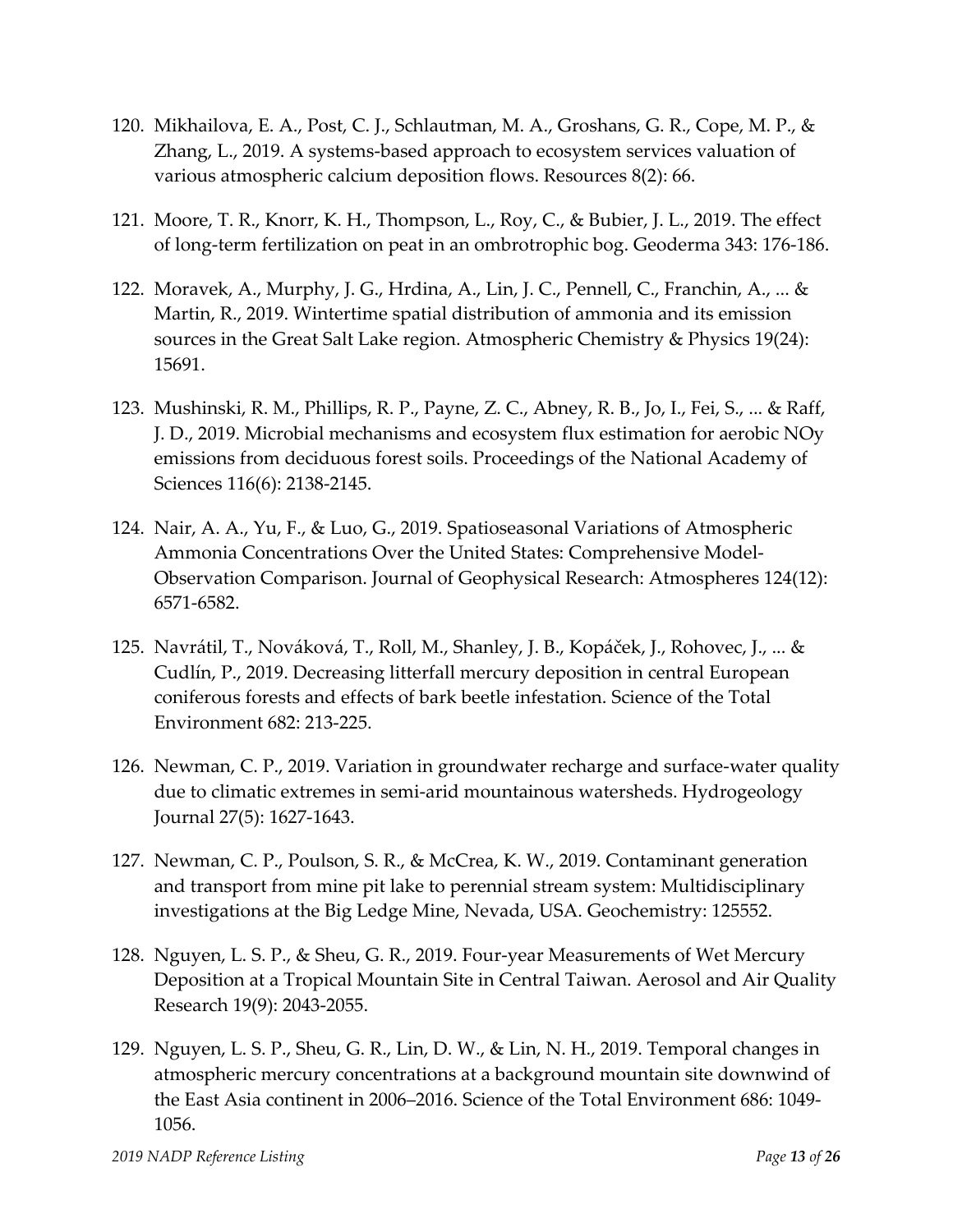- 130. Nguyen, L. S. P., Zhang, L., Lin, D. W., Lin, N. H., & Sheu, G. R., 2019. Eight-year dry deposition of atmospheric mercury to a tropical high mountain background site downwind of the East Asian continent. Environmental Pollution 255: 113128.
- 131. Nopmongcol, U., Beardsley, R., Kumar, N., Knipping, E., & Yarwood, G., 2019. Changes in United States deposition of nitrogen and sulfur compounds over five decades from 1970 to 2020. Atmospheric Environment 209: 144-151.
- 132. Novak, M., Pacherova, P., Elliott, E. M., Jackova, I., Stepanova, M., Curik, J., ... & Valkova, I., 2019. δ15N systematics in two minerotrophic peatlands in the eastern US: Insights into nitrogen cycling under moderate pollution. Global Ecology and Conservation 17: e00571.
- 133. O'Driscoll, M., Bean, E., Mahoney, R. N., & Humphrey, C. P., 2019. Coastal Tourism and Its Influence on Wastewater Nitrogen Loading: A Barrier Island Case Study. Environmental Management 64(4): 436-455.
- 134. Ogurcak, D. E., & Price, R. M., 2019. Groundwater geochemistry fluctuations along a fresh-saltwater gradient on the carbonate islands of the lower Florida Keys. Chemical Geology 527: 118925.
- 135. Oleksy, I., 2019. Algal blooms in the alpine: Investigating the coupled effects of warming and nutrient deposition on mountain lakes. Doctoral Dissertation, Ecology, Colorado State University.
- 136. Olson, C. I., Beaubien, G. B., Sims, J. L., & Otter, R. R., 2019. Mercury Accumulation in Millipedes (Narceus spp.) Living Adjacent to a Southern Appalachian Mountain Stream (USA). Bulletin of Environmental Contamination and Toxicology 103(4): 528-532.
- 137. Olson, J. R., 2019. Predicting combined effects of land use and climate change on river and stream salinity. Philosophical Transactions of the Royal Society B 374(1764): 20180005.
- 138. Orem, W. H., D. P. Krabbenhoft, B. A. Poulin, and G. R. Aiken. "Sulfur Contamination in the Everglades, a Major Control on Mercury Methylation." In Mercury and the Everglades. A Synthesis and Model for Complex Ecosystem Restoration, pp. 13-48. Springer, Cham, 2019.
- 139. Overbo, A., Heger, S., Kyser, S., Asleson, B., & Gulliver, J., 2019. Chloride Contributions from Water Softeners and Other Domestic, Commercial, Industrial, and Agricultural Sources to Minnesota Waters. University of Minnesota Reports,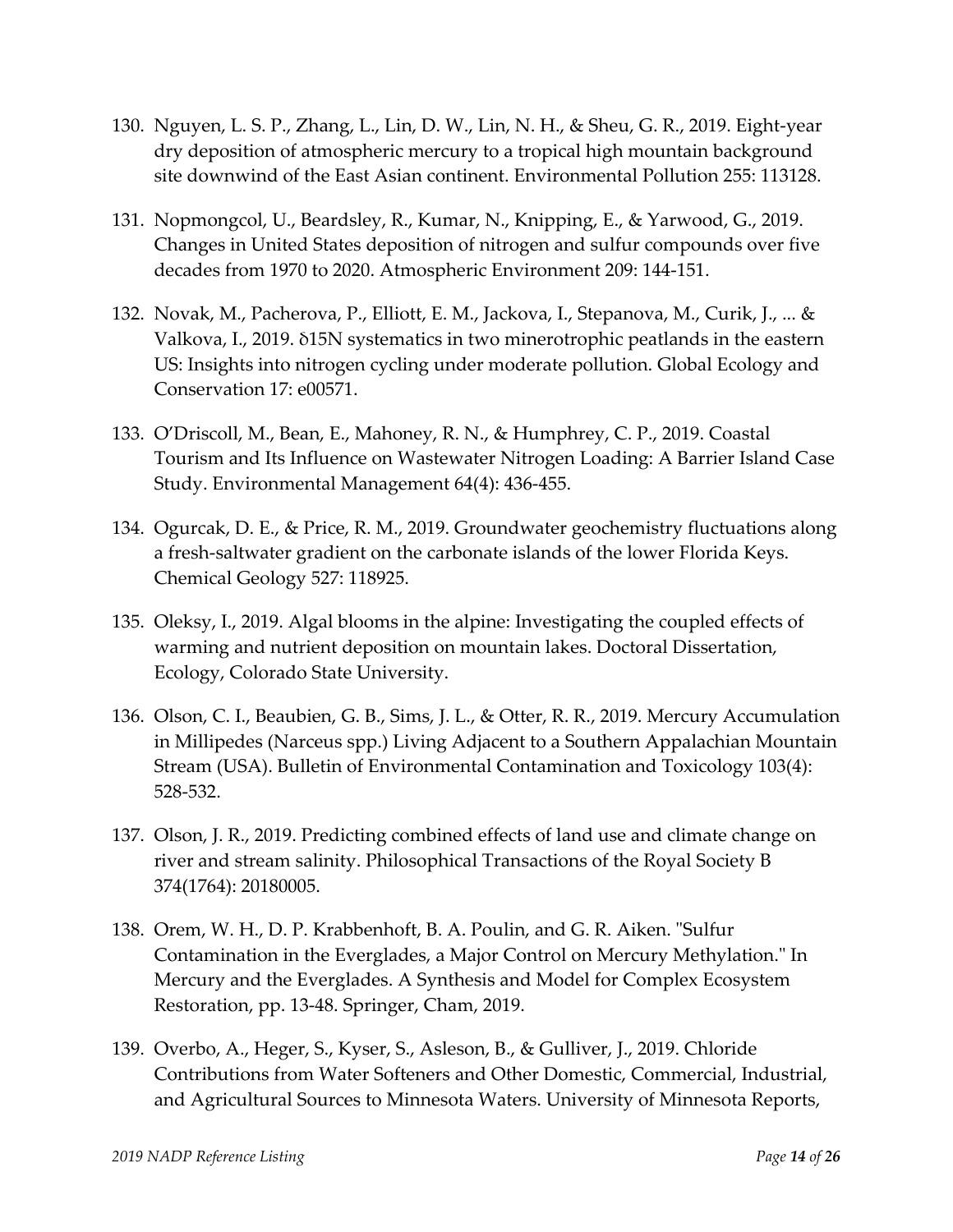- 140. Pardo, L. H., Coombs, J. A., Robin-Abbott, M. J., Pontius, J. H., & D'Amato, A. W., 2019. Tree species at risk from nitrogen deposition in the northeastern United States: A geospatial analysis of effects of multiple stressors using exceedance of critical loads. Forest Ecology and Management 454: 117528.
- 141. Parr, T. B., Inamdar, S. P., & Miller, M. J., 2019. Overlapping anthropogenic effects on hydrologic and seasonal trends in DOC in a surface water dependent water utility. Water Research 148: 407-415.
- 142. Patel, K. F., Jakubowski, M. D., Fernandez, I. J., Nelson, S. J., & Gawley, W., 2019. Soil Nitrogen and Mercury Dynamics Seven Decades After a Fire Disturbance: a Case Study at Acadia National Park. Water, Air, & Soil Pollution 230(2): 29.
- 143. Pavlovskii, I., Hayashi, M., & Cey, E. E., 2019. Estimation of depression-focused groundwater recharge using chloride mass balance: problems and solutions across scales. Hydrogeology Journal 27(6): 2263-2278.
- 144. Pearson, C., Howard, D., Moore, C., & Obrist, D., 2019. Mercury and trace metal wet deposition across five stations in Alaska: controlling factors, spatial patterns, and source regions. Atmospheric Chemistry & Physics 19: 6913-29.
- 145. Perakis, S. S., & Pett-Ridge, J. C., 2019. Nitrogen-fixing red alder trees tap rockderived nutrients. Proceedings of the National Academy of Sciences 116(11): 5009- 5014.
- 146. Perez-Fodich, A., & Derry, L. A., 2019. Organic acids and high soil CO2 drive intense chemical weathering of Hawaiian basalts: Insights from reactive transport models. Geochimica et Cosmochimica Acta 249: 173-198.
- 147. Perin, V., 2019. Ammonia volatilization from broadcast urea: measurements using a micrometeorological approach and modeling with the Denitrification-Decomposition (DNDC) model. Master's Thesis, Department of Agronomy, Kansas State University.
- 148. Perkins, L. B., Ahlering, M., & Larson, D. L., 2019. Looking to the Future: Key points for sustainable management of Northern Great Plains grasslands. Restoration Ecology 27(6): 1212-1219.
- 149. Pierret, M. C., Viville, D., Dambrine, E., Cotel, S., & Probst, A., 2019. Twenty-five year record of chemicals in open field precipitation and throughfall from a medium-altitude forest catchment (Strengbach-NE France): An obvious response to atmospheric pollution trends. Atmospheric Environment 202: 296-314.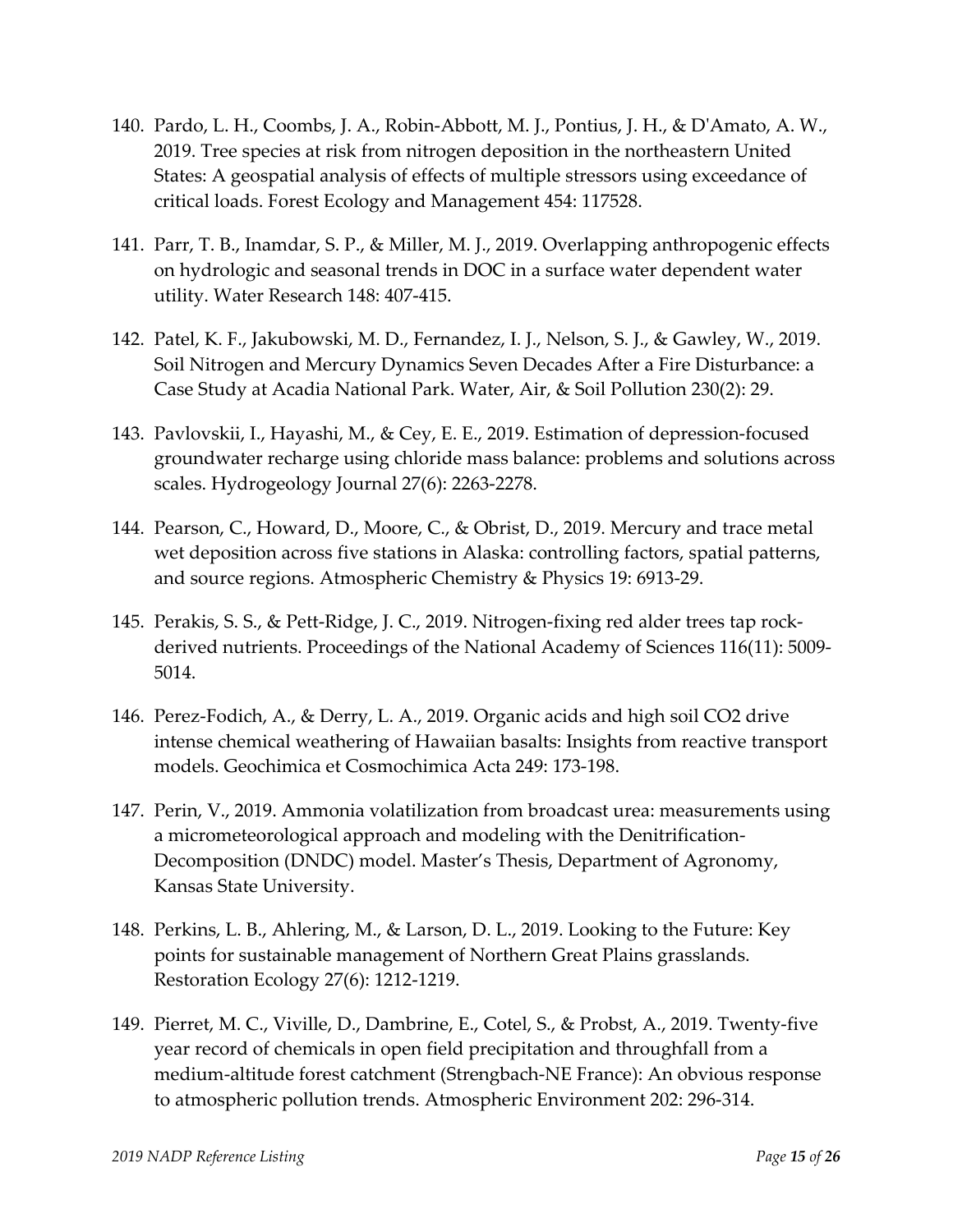- 150. Piña, A. J., Schumacher, R. S., Denning, A. S., Faulkner, W. B., Baron, J. S., Ham, J., ... & Collett, J. L., 2019. Reducing Wet Ammonium Deposition in Rocky Mountain National Park: the Development and Evaluation of A Pilot Early Warning System for Agricultural Operations in Eastern Colorado. Environmental Management 64(5): 626-639.
- 151. Pleim, J. E., Ran, L., Appel, W., Shephard, M. W., & Cady‐Pereira, K., 2019. New bidirectional ammonia flux model in an air quality model coupled with an agricultural model. Journal of Advances in Modeling Earth Systems 11(9): 2934- 2957.
- 152. Pollman, C. D., 2019. Major Drivers of Mercury Methylation and Cycling in the Everglades: A Synthesis. In Mercury and the Everglades. A Synthesis and Model for Complex Ecosystem Restoration (pp. 131-152). Springer, Cham.
- 153. Prestie, K., Phillips, I. D., Chivers, D. P., & Jardine, T. D., 2019. Effects of ontogeny and invasive crayfish on feeding ecology and mercury concentrations of predatory fishes. Canadian Journal of Fisheries and Aquatic Sciences 76(11): 1929-1939.
- 154. Puchalski, M. A., Walker, J. T., Beachley, G. M., Zondlo, M. A., Benedict, K. B., Grant, R. H., ... & Morris, K. Monitoring Spatial and Temporal Trends of Reduced Nitrogen. EM The Magazine for Environmental Managers (A&WMA), July 2019.
- 155. Radke, A. G., Godsey, S. E., Lohse, K. A., McCorkle, E. P., Perdrial, J., Seyfried, M. S., & Holbrook, W. S., 2019. Spatiotemporal heterogeneity of water flowpaths controls dissolved organic carbon sourcing in a snow-dominated, Headwater Catchment. Frontiers in Ecology and Evolution 7: 46.
- 156. Ramseyer, C. A., Miller, P. W., & Mote, T. L., 2019. Future precipitation variability during the early rainfall season in the El Yunque National Forest. Science of the Total Environment 661: 326-336.
- 157. Ran, L., Yuan, Y., Cooter, E., Benson, V., Yang, D., Pleim, J., ... & Williams, J., 2019. An integrated agriculture, atmosphere, and hydrology modeling system for ecosystem assessments. Journal of Advances in Modeling Earth Systems 11(12): 4645-4668.
- 158. Razzaghmanesh, M., & Borst, M., 2019. Long-term effects of three types of permeable pavements on nutrient infiltrate concentrations. Science of the Total Environment 670: 893-901.
- 159. Reavie, E. D., & Cai, M., 2019. Consideration of species-specific diatom indicators of anthropogenic stress in the Great Lakes. PloS one 14(5): e0210927.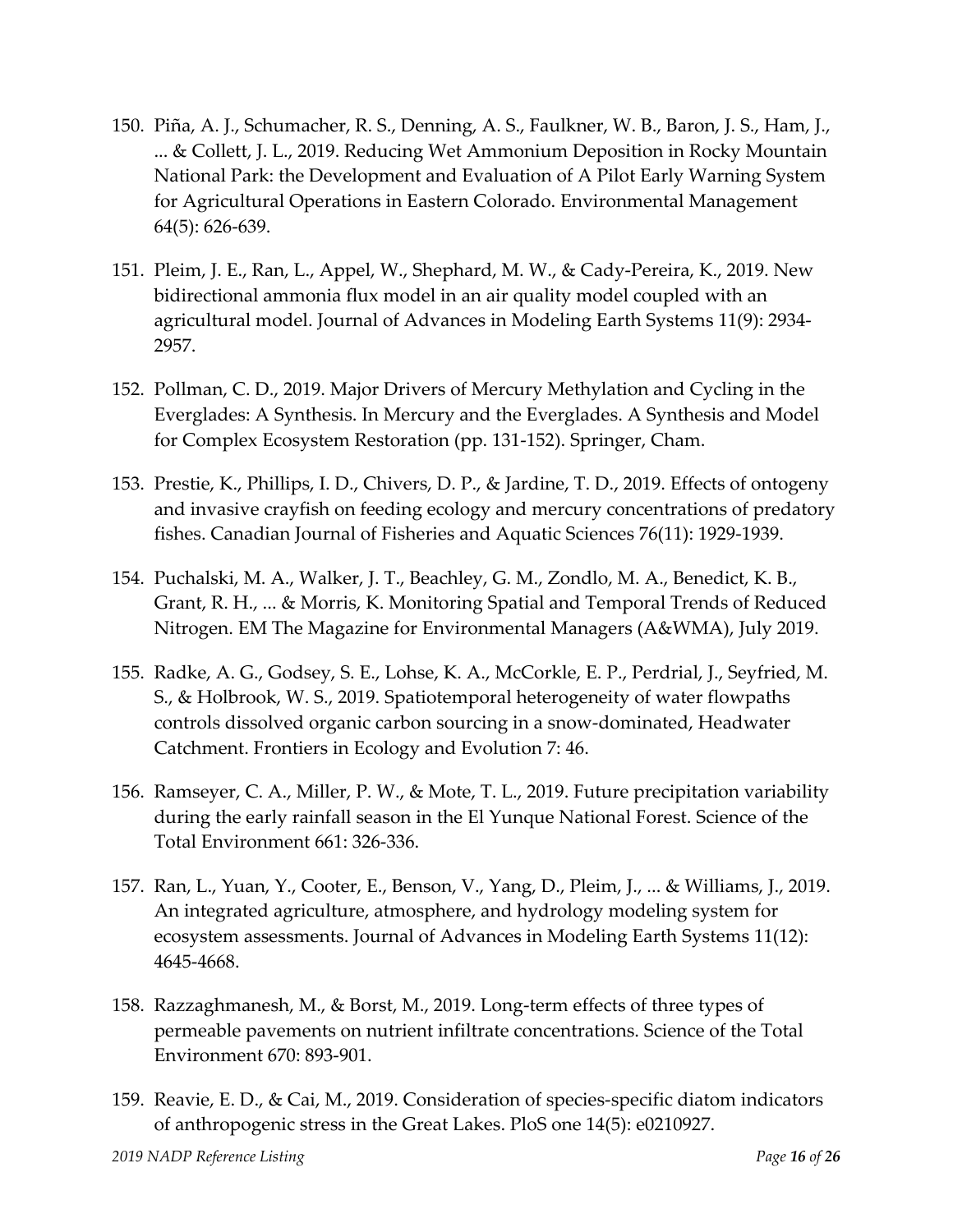- 160. Redding, M. R., Lewis, R., & Shorten, P. R., 2019. Simultaneous measurements of ammonia volatilisation and deposition at a beef feedlot. Animal Production Science 59(1): 160-168.
- 161. Rhoades, C. C., Chow, A. T., Covino, T. P., Fegel, T. S., Pierson, D. N., & Rhea, A. E., 2019. The legacy of a severe wildfire on stream nitrogen and carbon in headwater catchments. Ecosystems 22(3): 643-657.
- 162. Richard, R., 2019. Harvest Intensity and Delineation of Outwash Soils in Wisconsin. Doctoral Dissertation, Forest Science, Michigan Technological University.
- 163. Rimmer, C. C., Lloyd, J. D., McFarland, K. P., Evers, D. C., & Lane, O. P., 2019. Patterns of blood mercury variation in two long-distance migratory thrushes on Mount Mansfield, Vermont. Ecotoxicology: 1-9. https://doi.org/10.1007/s10646-019- 02104-3
- 164. Rindy, J. E., Ponette-González, A. G., Barrett, T. E., Sheesley, R. J., & Weathers, K. C., 2019. Urban trees are sinks for soot: elemental carbon accumulation by two widespread oak species. Environmental Science & Technology 53(17): 10092-10101.
- 165. Riscassi, A., Scanlon, T., & Galloway, J., 2019. Stream geochemical response to reductions in acid deposition in headwater streams: Chronic versus episodic acidification recovery. Hydrological Processes 33(4): 512-526.
- 166. Roberts, S., Kirk, J. L., Wiklund, J. A., Muir, D. C. G., Yang, F., Gleason, A., & Lawson, G., 2019. Mercury and metal (loid) deposition to remote Nova Scotia lakes from both local and distant sources. Science of the Total Environment 675: 192-202.
- 167. Rose, L. A., Yu, Z., Bain, D. J., & Elliott, E. M., 2019. High resolution, extreme isotopic variability of precipitation nitrate. Atmospheric Environment 207: 63-74.
- 168. Rungee, J., 2019. Estimating Plant-accessible Water Storage Through Evaluating Evapotranspiration in the Semi-arid Western United States Using Eddycovariance, Remote Sensing, and Spatially Distributed Data. Doctoral Dissertation, University of California, Merced.
- 169. Rungee, J., Bales, R., & Goulden, M., 2019. Evapotranspiration response to multiyear dry periods in the semiarid western United States. Hydrological Processes 33(2): 182-194.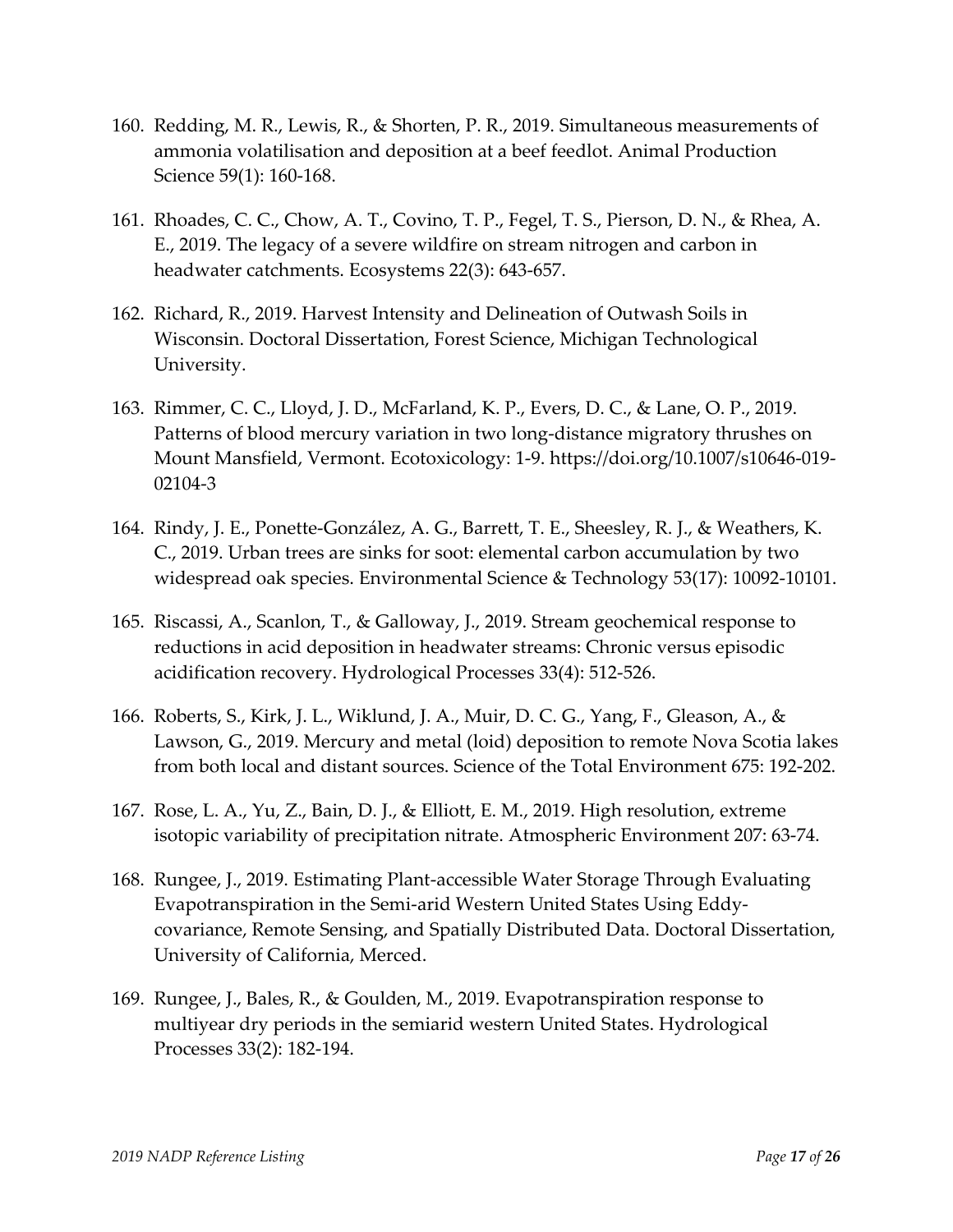- 170. Rutkowski, E., 2019. Coastal urban atmospheric mercury cycling and emissions in Boston, MA. Senior Thesis, Earth, Atmospheric and Planetary Sciences, Massachusetts Institute of Technology.
- 171. Sabo, R. D., Clark, C. M., Bash, J., Sobota, D., Cooter, E., Dobrowolski, J. P., ... & Compton, J. E., 2019. Decadal Shift in Nitrogen Inputs and Fluxes Across the Contiguous United States: 2002–2012. Journal of Geophysical Research: Biogeosciences 124(10): 3104-3124.
- 172. Saylor, R. D., Baker, B. D., Lee, P., Tong, D., Pan, L., & Hicks, B. B., 2019. The particle dry deposition component of total deposition from air quality models: right, wrong or uncertain?. Tellus B: Chemical and Physical Meteorology 71(1): 1550324.
- 173. Schichtel, B. A., Gebhart, K. A., Morris, K. H., Cheatham, J. R., Vimont, J., Larson, R. S., & Beachley, G., 2019. Long-term trends of wet inorganic nitrogen deposition in Rocky Mountain National Park: Influence of missing data imputation methods and associated uncertainty. Science of the Total Environment 687: 817-826.
- 174. Schuyler, T. J., Bailey, S. C., & Guzman, M. I., 2019. Monitoring tropospheric gases with small unmanned aerial systems (sUAS) during the second CLOUDMAP flight campaign. Atmosphere 10(8): 434.
- 175. Schwede, D., A. Cole, R. Vet, and G. Lear. "Collaboration." networks 1: 2. EM The Magazine for Environmental Managers (A&WMA), July 2019, [http://pubs.awma.org/flip/EM-June-2019/schwede.pdf.](http://pubs.awma.org/flip/EM-June-2019/schwede.pdf)
- 176. Shang, L., 2019. Climate Change And Land Use/cover Change Impacts On Watershed Hydrology, Nutrient Dynamics–A Case Study In the Mississippi River Watershed. Doctoral Dissertation, Graduate College, University of Vermont.
- 177. Shanley, J. B., Marvin-DiPasquale, M., Lane, O., Arendt, W., Hall, S., & McDowell, W. H., 2019. Resolving a paradox—high mercury deposition, but low bioaccumulation in northeastern Puerto Rico. Ecotoxicology: 1-14.
- 178. Sharma, B., 2019. Determination of Wet Deposition Ethanol Concentration in the Eastern US and South TX. Master's Thesis, Texas A&M – Corpus Christi.
- 179. Shaw, E. A., Boot, C. M., Moore, J. C., Wall, D. H., & Baron, J. S., 2019. Long-term nitrogen addition shifts the soil nematode community to bacterivore-dominated and reduces its ecological maturity in a subalpine forest. Soil Biology and Biochemistry 130: 177-184.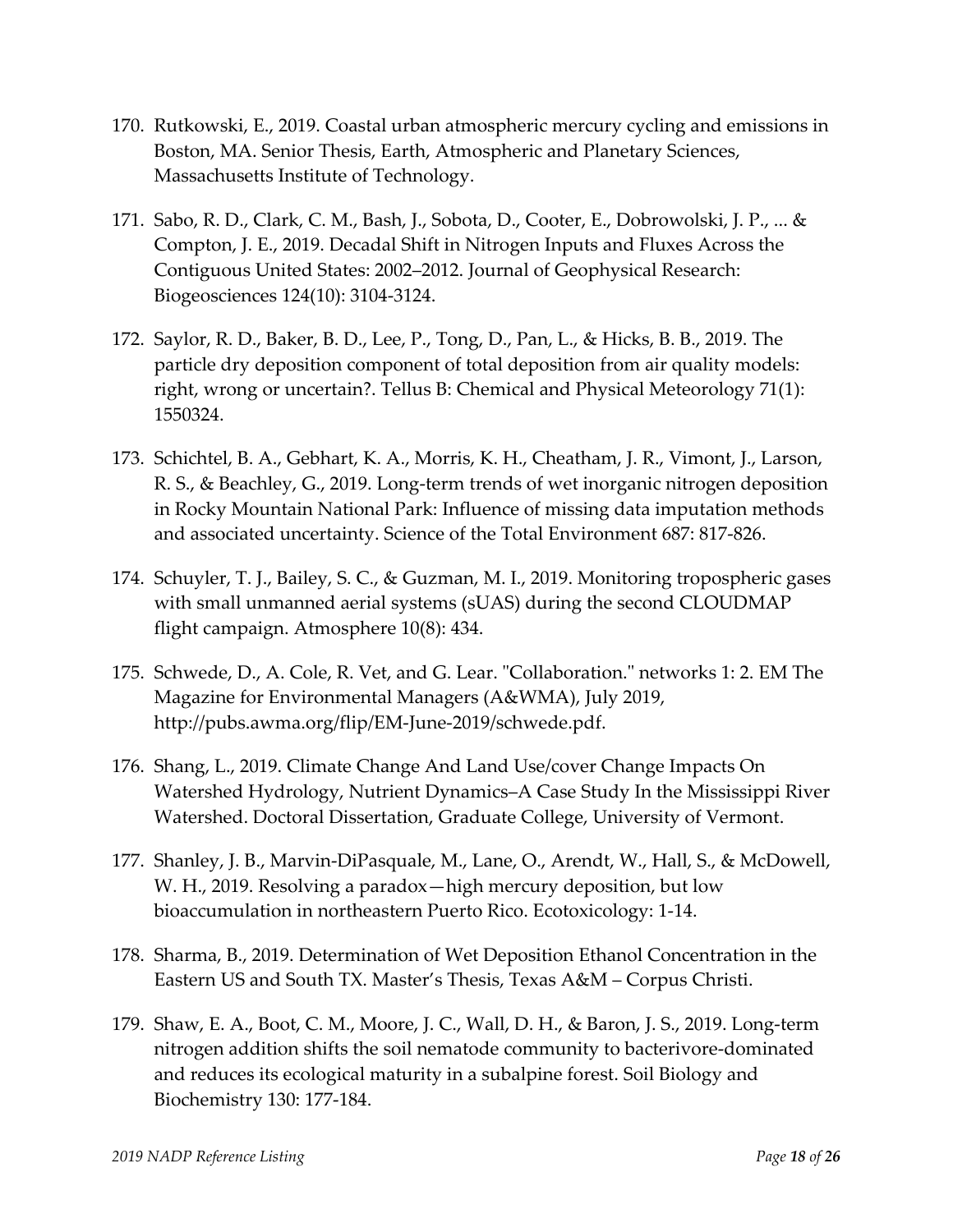- 180. Sheu, G. R., Gay, D. A., Schmeltz, D., Olson, M., Chang, S. C., Lin, D. W., & Nguyen, L. S. P., 2019. A New Monitoring Effort for Asia: The Asia Pacific Mercury Monitoring Network (APMMN). Atmosphere 10(9): 481.
- 181. Sheu, G. R., Nguyen, L. S. P., Truong, M. T., & Lin, D. W., 2019. Characteristics of atmospheric mercury at a suburban site in northern Taiwan and influence of transboundary haze events. Atmospheric Environment 214: 116827.
- 182. Shotyk, W., & Cuss, C. W., 2019. Atmospheric Hg accumulation rates determined using Sphagnum moss from ombrotrophic (rain-fed) bogs in the Athabasca Bituminous Sands region of northern Alberta, Canada. Ecological Indicators 107: 105626.
- 183. Sickman, J. O., James, A. E., Fenn, M. E., Bytnerowicz, A., Lucero, D. M., & Homyak, P. M., 2019. Quantifying atmospheric N deposition in dryland ecosystems: A test of the Integrated Total Nitrogen Input (ITNI) method. Science of the Total Environment 646: 1253-1264.
- 184. Silvern, R. F., 2019. Using Orbital and Suborbital Observations to Constrain US Air Quality Trends. Doctoral Dissertation, Graduate School of Arts & Sciences, Harvard University.
- 185. Silvern, R. F., D. J. Jacob, L. J. Mickley, M. P. Sulprizio, K. R. Travis, E. A. Marais, R. C. Cohen et al. "Using satellite observations of tropospheric NO\_2 columns to infer long-term trends in US NO\_x emissions: the importance of accounting for the free tropospheric NO\_2 background." Atmospheric Chemistry and Physics 19(13): 8863-8878.
- 186. Simpson, A. C., Zabowski, D., Rochefort, R. M., & Edmonds, R. L., 2019. Increased microbial uptake and plant nitrogen availability in response to simulated nitrogen deposition in alpine meadows. Geoderma 336: 68-80.
- 187. Sinha, E., Michalak, A. M., Calvin, K. V., & Lawrence, P. J., 2019. Societal decisions about climate mitigation will have dramatic impacts on eutrophication in the 21st century. Nature Communications 10: 939, https://doi.org/10.1038/s41467-019- 08884-w.
- 188. Site, A. F. L., & Fredriksen, R. L., 2019. Precipitation and dry deposition chemistry concentrations and fluxes, Andrews Experimental Forest, 1969 to present. agris.fao.org.
- 189. Sosa-Echeverría, R., Alarcón-Jimémez, A. L., Torres-Barrera, M. D. C., Jaimes-Palomera, M., Retama-Hernández, A., Sánchez-Álvarez, P., ... & Bravo-Álvarez, H.,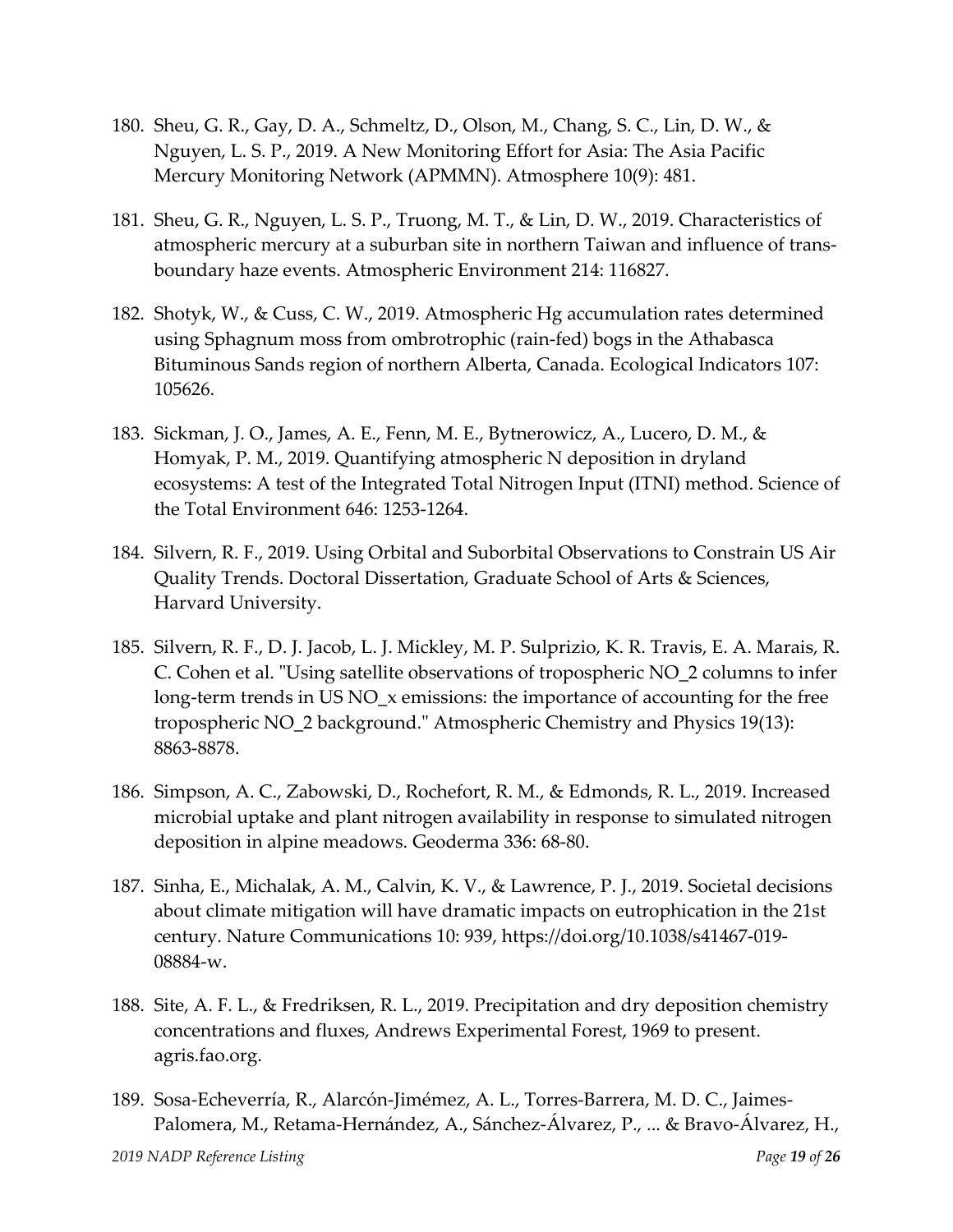2019. Spatial and temporal variation of acid rain in the Mexico City Metropolitan Zone. Atmósfera 32(1): 55-69.

- 190. Stager, J. C., Wiltse, B., Cumming, B. F., Holsen, T. M., Stetler, J., Laxson, C., ... & Charles, D. F., 2019. A novel ecological state at Bear Pond (Adirondack Mountains, NY, USA) following acidification and partial recovery. Lake and Reservoir Management 35(2): 208-223.
- 191. St. Louis, V. L., Graydon, J. A., Lehnherr, I., Amos, H. M., Sunderland, E. M., St. Pierre, K. A., ... & Humphreys, E. R., 2019. Atmospheric concentrations and wet/dry loadings of mercury at the remote Experimental Lakes Area, northwestern Ontario, Canada. Environmental Science & Technology 53(14): 8017-8026.
- 192. Stratton, J. J., Ham, J., Collett Jr, J. L., Benedict, K., & Borch, T., 2019. Assessing the efficacy of nitrogen isotopes to distinguish Colorado Front Range ammonia sources affecting Rocky Mountain National Park. Atmospheric Environment 215: 116881.
- 193. Streets, D. G., Horowitz, H. M., Lu, Z., Levin, L., Thackray, C. P., & Sunderland, E. M., 2019. Global and regional trends in mercury emissions and concentrations, 2010–2015. Atmospheric Environment 201: 417-427.
- 194. Sullivan, P. L., Stops, M. W., Macpherson, G. L., Li, L., Hirmas, D. R., & Dodds, W. K., 2019. How landscape heterogeneity governs stream water concentrationdischarge behavior in carbonate terrains (Konza Prairie, USA). Chemical Geology 527: 118989.
- 195. Sullivan, P. L., Goddéris, Y., Shi, Y., Gu, X., Schott, J., Hasenmueller, E. A., ... & Brantley, S. L., 2019. Exploring the effect of aspect to inform future earthcasts of climate‐driven changes in weathering of shale. Journal of Geophysical Research: Earth Surface 124(4): 974-993.
- 196. Sullivan, T. J., 2019. Aquatic effects of acidic deposition. CRC Press. ISBN 1-56670- 416-2.
- 197. Swinton, M. W., & Nierzwicki-Bauer, S. A., 2019. Mercury increase in Lake Champlain fish: links to fishery dynamics and extreme climatic events. Ecotoxicology: 1-12. https://doi.org/10.1007/s10646-019-02148-5
- 198. Symstad, A. J., Smith, A. T., Newton, W. E., & Knapp, A. K., 2019. Experimentally derived nitrogen critical loads for northern Great Plains vegetation. Ecological Applications 29(5): e01915.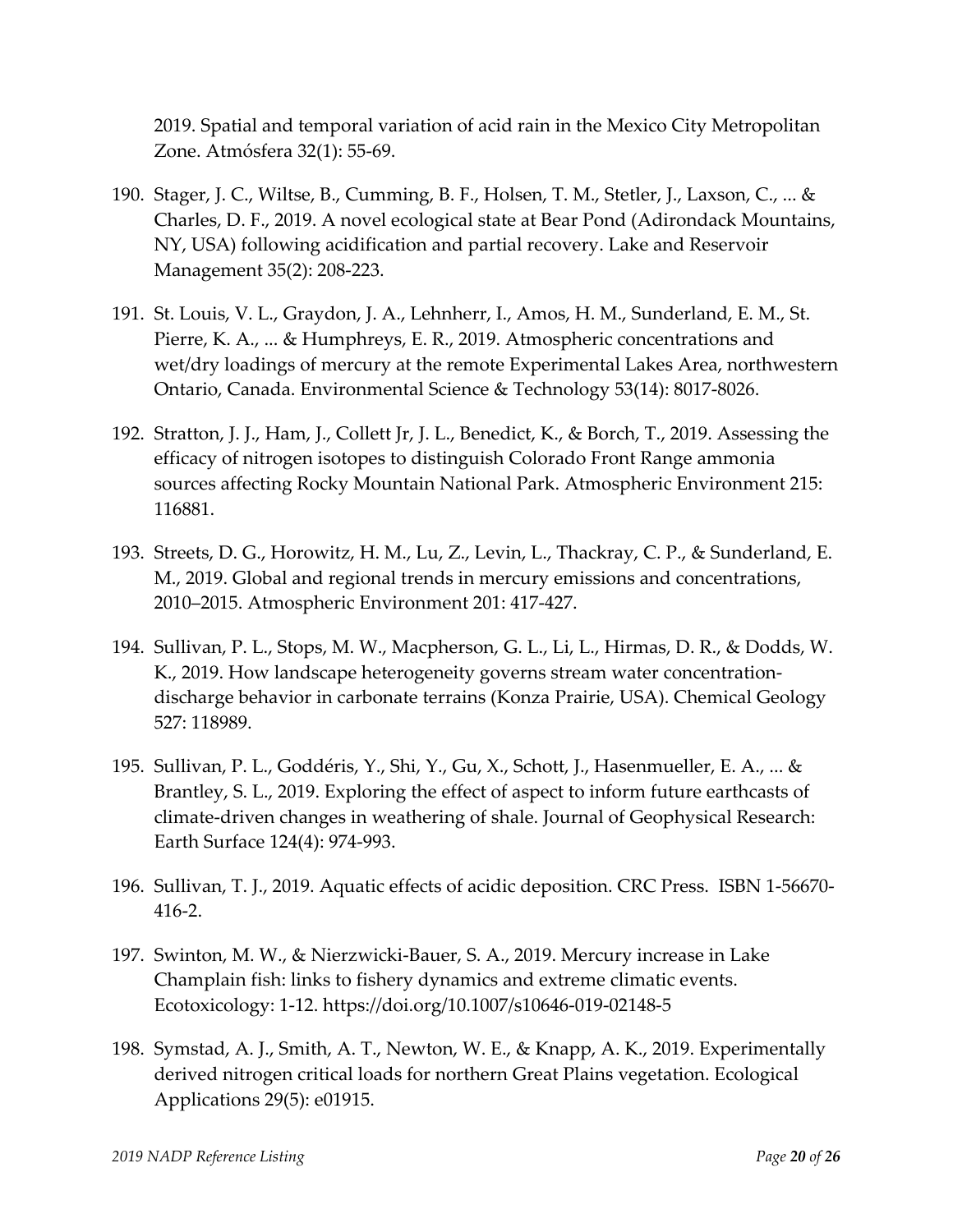- 199. Tagne, G. V., 2019. Effects of agriculture land-use on subsurface recharge contaminant transport in shallow karstic aquifers in the Cumberland Escarpment, upper-Ohio River Basin. Doctoral Dissertation, Graduate School, Ball State University.
- 200. Tamayo, M. A. M., & Marquez, P. S., 2019. An Online Equipment Management System Utilizing Prescriptive Analytics. International Journal of Simulation-- Systems, Science & Technology 20: 1473-8031 DOI 10.5013/IJSSST.a.20.S2.10 10.1 ISSN: 1473-804x online
- 201. Tenorio, F. A., 2019. Benchmarking on-farm maize nitrogen balance in the western US Corn Belt. Doctoral Dissertation, Graduate College, University of Nebraska.
- 202. Tevlin, A. G., & Murphy, J. G., 2019. Atmospheric Ammonia: Measurements, Modeling, and Chemistry–Climate Interactions. Advances In Atmospheric Chemistry-Volume 2: Organic Oxidation And Multiphase Chemistry, 2, 1.
- 203. Thomason, Krista A., 2019. Trends Analysis and a Yearly Comparison of Point Sources of Atmospheric Mercury Using HYSPLIT Back Trajectories Focused in Athens, Ohio. Master's Thesis, Ohio University.
- 204. Tierney, J. A., Hedin, L. O., & Wurzburger, N., 2019. Nitrogen fixation does not balance fire‐induced nitrogen losses in longleaf pine savannas. Ecology 100(7): e02735.
- 205. Treadaway, V. A., 2019. Behavior and Transport of Organic Acids in the Troposphere Using Observational Data and Models. Doctoral Dissertation, Oceanography, University of Rhode Island.
- 206. Turner, M. G., Whitby, T. G., & Romme, W. H., 2019. Feast not famine: Nitrogen pools recover rapidly in 25‐yr‐old postfire lodgepole pine. Ecology 100(3): e02626.
- 207. Upchurch, S., Scott, T. M., Alfieri, M. C., Fratesi, B., & Dobecki, T. L., 2019. Hydrogeochemistry of Florida Karst Waters. In The Karst Systems of Florida (pp. 145-206). Springer, Cham.
- 208. Vallero, Daniel A, 2019. Coal Waste Streams. In Waste, pp. 153-169. Academic Press, 2019.
- 209. Vallero, D. A., 2019. Waste and Biogeochemical Cycling. In Waste, pp. 91-125. Academic Press.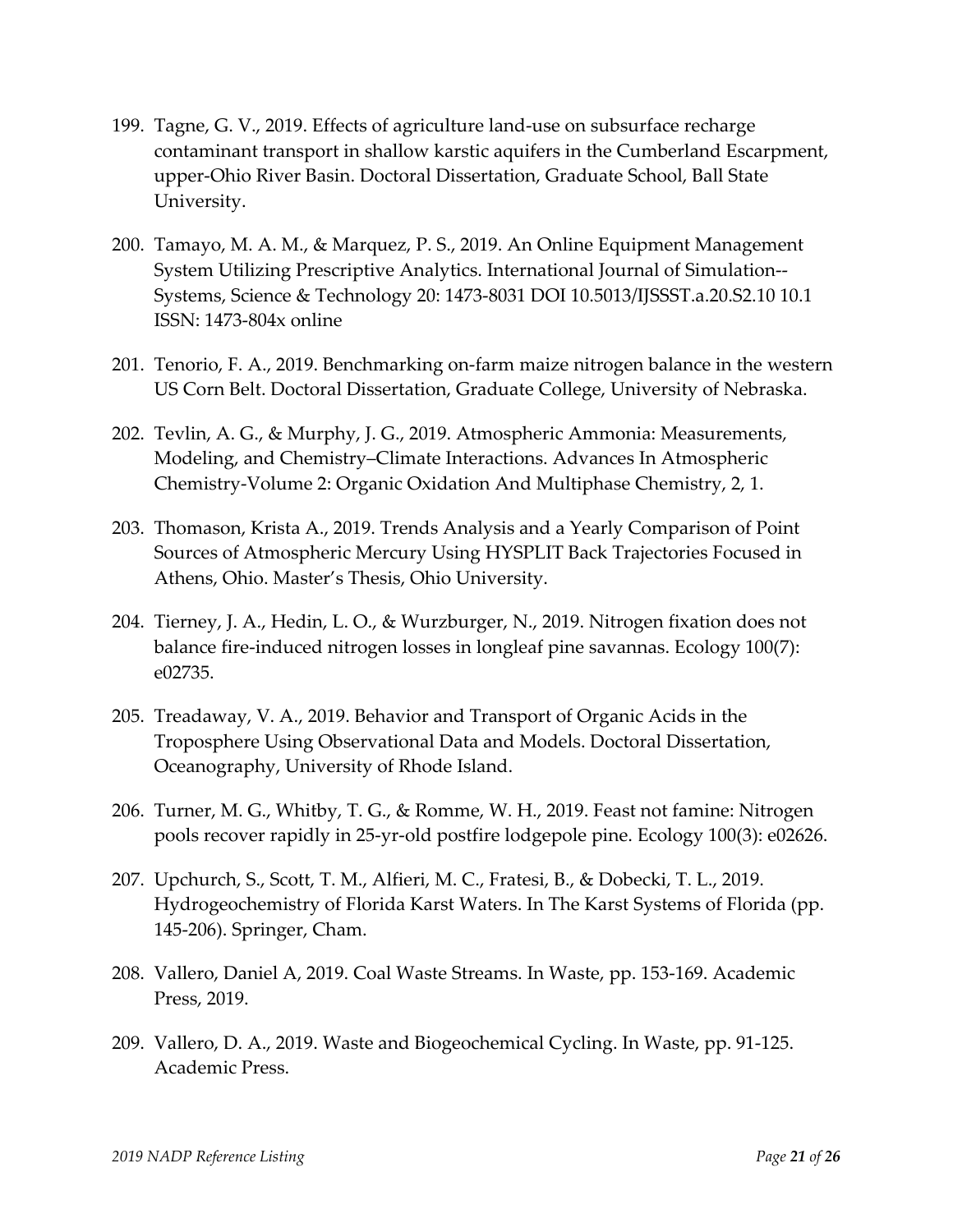- 210. Van Houtven, G., Phelan, J., Clark, C., Sabo, R. D., Buckley, J., Thomas, R. Q., ... & LeDuc, S. D., 2019. Nitrogen deposition and climate change effects on tree species composition and ecosystem services for a forest cohort. Ecological Monographs 89(2): e01345.
- 211. Vijayaraghavan, K., & Pollman, C. D., 2019. Atmospheric Deposition Flux of Mercury to the Everglades. In Mercury and the Everglades. A Synthesis and Model for Complex Ecosystem Restoration (pp. 61-73). Springer, Cham.
- 212. Waguespack, J., 2019. Characterization of a Shallow Urban Aquifer in Atlanta, Georgia. Master's Thesis, Georgia State University, https://scholarworks.gsu.edu/geosciences\_theses/129
- 213. Walker, J. T., and G. M. Beachley, 2019. Evolution of Monitoring and Modeling. EM The Magazine for Environmental Managers (A&WMA), July 2019
- 214. Walker, J. T., Bell, M. D., Schwede, D., Cole, A., Beachley, G., Lear, G., & Wu, Z., 2019. Aspects of uncertainty in total reactive nitrogen deposition estimates for North American critical load applications. Science of the Total Environment 690: 1005-1018.
- 215. Walker, J.T.; Beachley, G.M.; Amos, H.M.; Baron, J.S.; Bash, J.; Baumgardner, R.; Bell, M.D.; Benedict, K.B.; Chen, X.; Clow, D.W.; Cole, A.; Coughlin, J.G.; Cruz, K.; Daly, R.W.; Decina, S.M.; Elliott, E.M.; Fenn, M.E.; Ganzeveld, L.; Gebhart, K.; Isil, S.S.; Kerschner, B.M.; Larson, R.S.; Lavery, T.; Lear, G.G.; Macy, T.; Mast, M.A.; Mishoe, K.; Morris, K.H.; Padgett, P.E.; Pouyat, R.V.; Puchalski, M.; Pye, H.O.T.; Rea, A.W.; Rhodes, M.F.; Rogers, C.M.; Saylor, R.; Scheffe, R.; Schichtel, B.A.; Schwede, D.B.; Sexstone, G.A.; Sive, B.C.; Templer, P.H.; Thompson, T.; Tong, D.; Wetherbee, G.A.; Whitlow, T.H.; Wu, Z.; Yu, Z.; Zhang, L. 2019. Science needs for continued development of total nitrogen deposition budgets in the United States. U.S. Environmental Protection Agency, Washington, DC, EPA 601/R-19/001.
- 216. Walker, J. T., Beachley, G., Amos, H. M., Baron, J. S., Bash, J., Baumgardner, R, M.D. Bell, K.B. Benedict, X. Chen, D.W. Clow, A. Cole, J.G. Coughlini, K. Cruz, R.W. Daly, S.M. Decina, E.M. Elliott, M.E. Fenn, L. Ganzeveld , K. Gebhart, S.S. Isil, B.M. Kerschner, R.S. Larson, T. Lavery , G.G. Lear, T. Macy, M.A. Mast, K.Mishoe, K.H. Morris, P.E. Padgett, R.V. Pouyat, M. Puchalski, H.O.T. Pye, A.W. Rea, M.F. Rhodes, C.M.Rogers, R. Saylor, R. Scheffe, B.A. Schichtel, D.B. Schwede, G.A. Sexstone, B.C. Sive, R. Sosa Echeverría, P.H. Templer, T. Thompson, D. Tong, G.A.Wetherbee, T.H.Whitlow, Z.Wu, Z. Yu, L. Zhang, 2019. Toward the improvement of total nitrogen deposition budgets in the United States. Science of the Total Environment 691: 1328-1352.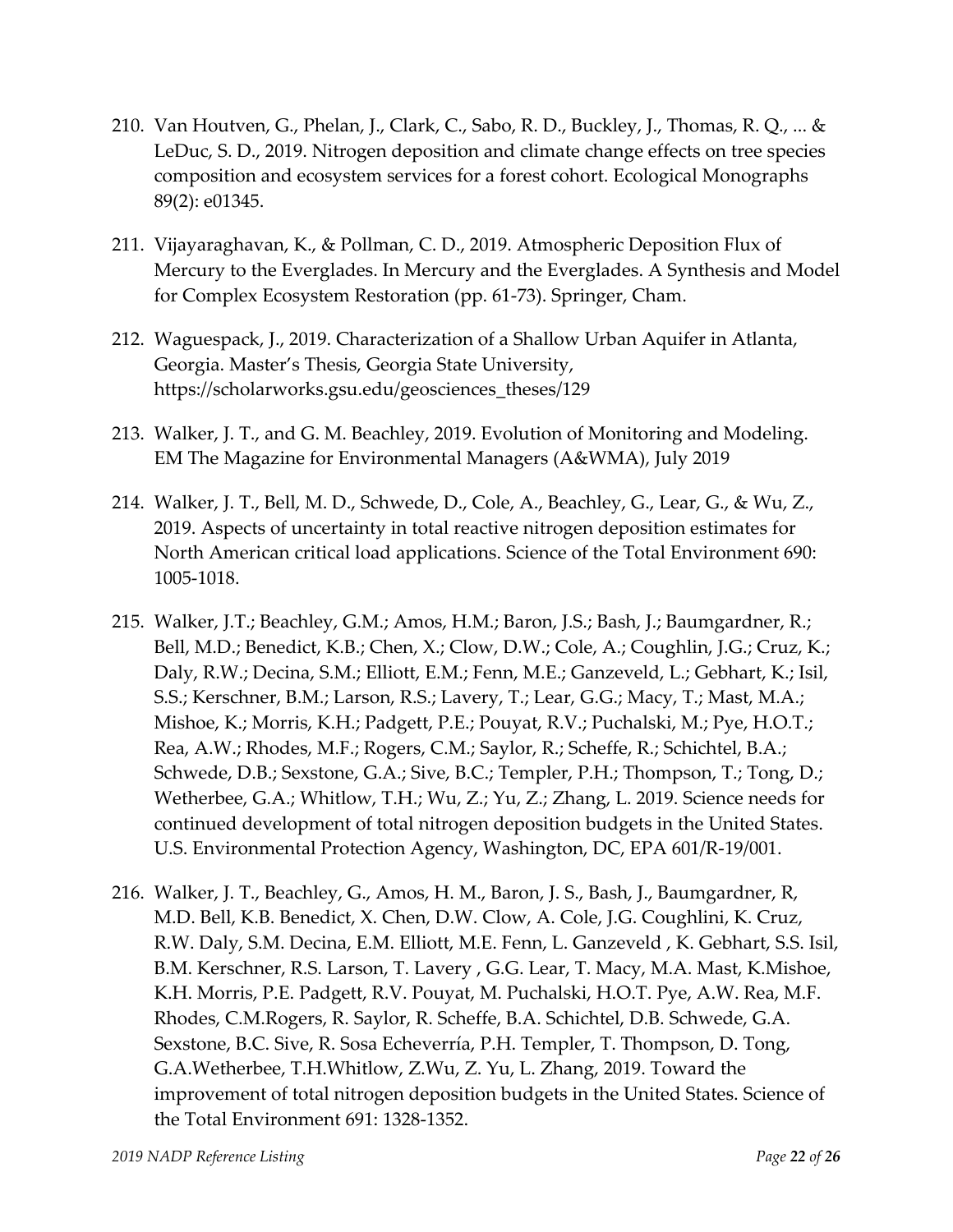- 217. Wang, J. J., Bowden, R. D., Lajtha, K., Washko, S. E., Wurzbacher, S. J., & Simpson, M. J., 2019. Long-term nitrogen addition suppresses microbial degradation, enhances soil carbon storage, and alters the molecular composition of soil organic matter. Biogeochemistry 142(2): 299-313.
- 218. Wang, W. J., Ma, S., He, H. S., Liu, Z., Thompson III, F. R., Jin, W., ... & Zhang, W., 2019. Effects of rising atmospheric CO2, climate change, and nitrogen deposition on aboveground net primary production in a temperate forest. Environmental Research Letters 14(10): 104005.
- 219. Wang, F., Outridge, P. M., Feng, X., Meng, B., Heimbürger-Boavida, L. E., & Mason, R. P., 2019. How closely do mercury trends in fish and other aquatic wildlife track those in the atmosphere?–Implications for evaluating the effectiveness of the Minamata Convention. Science of the Total Environment 674: 58-70.
- 220. Wason, J. W., Beier, C. M., Battles, J. J., & Dovciak, M., 2019. Acidic deposition and climate warming as drivers of tree growth in high-elevation spruce-fir forests of the Northeastern US. Frontiers in Forests and Global Change 2: 63.
- 221. Watras, C. J., Grande, D., Latzka, A. W., & Tate, L. S., 2019. Mercury trends and cycling in northern Wisconsin related to atmospheric and hydrologic processes. Canadian Journal of Fisheries and Aquatic Sciences 76(5): 831-846.
- 222. Webster, J. R., Stewart, R. M., Knoepp, J. D., & Jackson, C. R., 2019. Effects of instream processes, discharge, and land cover on nitrogen export from southern Appalachian Mountain catchments. Hydrological Processes 33(2): 283-304.
- 223. Weiss, S. B., 2019. Dead flowers. Nature Plants 5(7): 654-655.
- 224. Wetherbee, G., Baldwin, A., Ranville, J., 2019, It is raining plastic: U.S. Geological Survey Open-File Report 2019–1048, 1 sheet, available at https://doi.org/10.3133/ofr20191048.
- 225. Wetherbee, G. A., Benedict, K. B., Murphy, S. F., & Elliott, E. M., 2019. Inorganic nitrogen wet deposition gradients in the Denver-Boulder metropolitan area and Colorado Front Range–Preliminary implications for Rocky Mountain National Park and interpolated deposition maps. Science of the Total Environment 691: 1027-1042.
- 226. Wigner, R., 2019. Potential Contributions of Atmospheric Deposition to Nitrates and Ammonia in Tennessee's Highway Stormwater Runoff. Master's Thesis, Tennessee Technological University.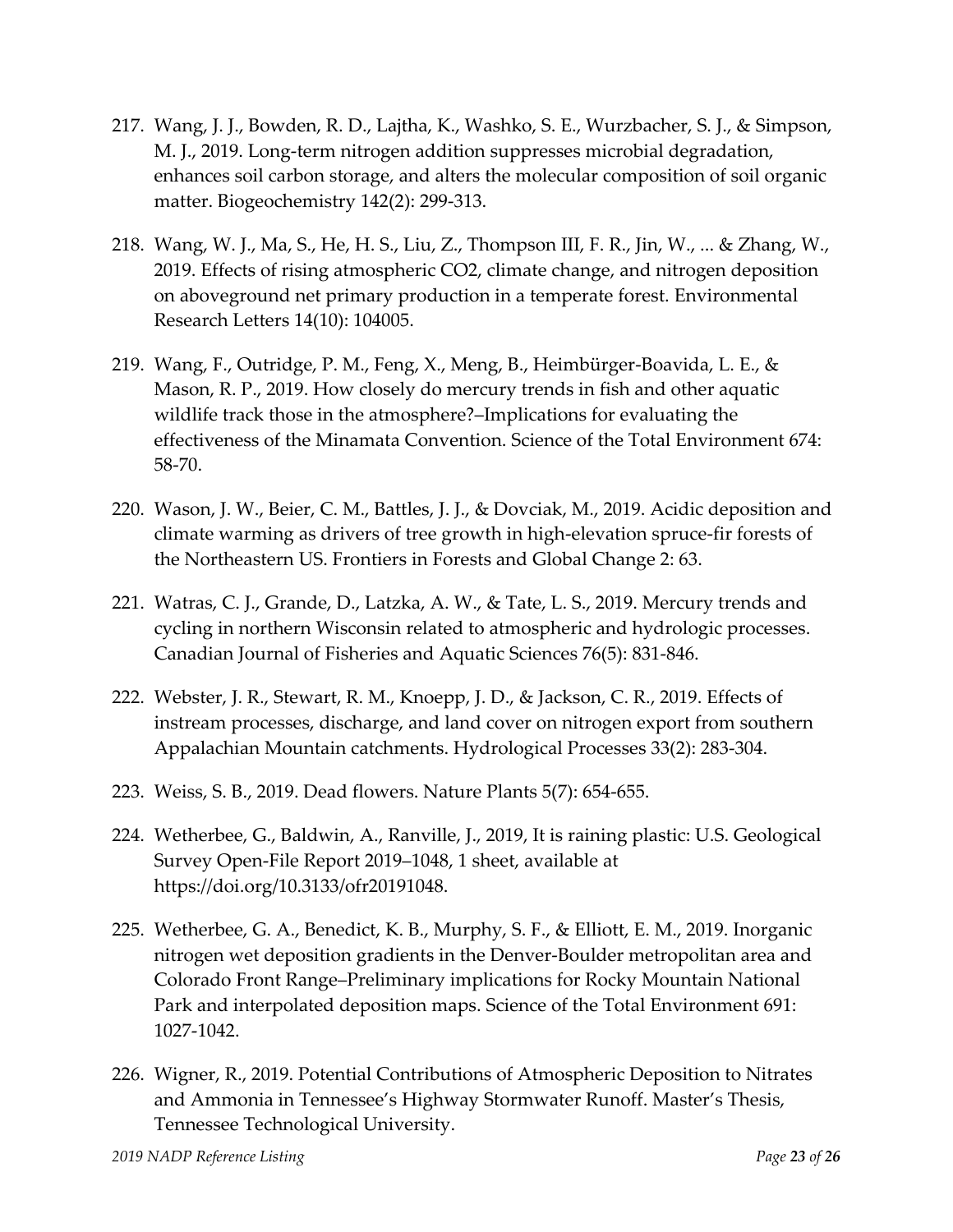- 227. Won, A. Y., Kim, M. K., & Zoh, K. D., 2019. Characteristics of total and methyl mercury in precipitation in Seoul, Korea. Atmospheric Pollution Research 10(2): 493-500.
- 228. Wood, W. W., 2019. Geogenic groundwater solutes: the myth. Hydrogeology Journal 27(8): 2729-2738.
- 229. Xie, Y., Wang, Y., Dong, W., Wright, J. S., Shen, L., & Zhao, Z., 2019. Evaluating the Response of Summertime Surface Sulfate to Hydroclimate Variations in the Continental United States: Role of Meteorological Inputs in the GEOS‐Chem Model. Journal of Geophysical Research: Atmospheres 124(3): 1662-1679.
- 230. Xu, J. W., Martin, R. V., Henderson, B. H., Meng, J., Öztaner, Y. B., Hand, J. L., ... & Phillips, S. B., 2019. Simulation of airborne trace metals in fine particulate matter over North America. Atmospheric Environment 214: 116883.
- 231. Yang, W., Feng, G., Adeli, A., Kersebaum, K. C., Jenkins, J. N., & Li, P., 2019. Longterm effect of cover crop on rainwater balance components and use efficiency in the no-tilled and rainfed corn and soybean rotation system. Agricultural Water Management 219: 27-39.
- 232. Yang, Y., Meng, L., Yanai, R. D., Montesdeoca, M., Templer, P. H., Asbjornsen, H., ... & Driscoll, C. T., 2019. Climate change may alter mercury fluxes in northern hardwood forests. Biogeochemistry 146(1): 1-16.
- 233. Yao, X., & Zhang, L., 2019. Causes of Large Increases in Atmospheric Ammonia in the Last Decade across North America. ACS omega 4(26): 22133-22142.
- 234. Ye, Z., Mao, H., & Driscoll, C. T., 2019. Impacts of anthropogenic emissions and meteorology on mercury deposition over lake vs land surface in upstate New York. Ecotoxicology: 1-12, https://doi.org/10.1007/s10646-019-02113-2
- 235. Ye, Z., Mao, H., & Driscoll, C. T., 2019. Primary effects of changes in meteorology vs. anthropogenic emissions on mercury wet deposition: a modeling study. Atmospheric Environment 198: 215-225.
- 236. Yu, Z., Lu, C., Tian, H., & Canadell, J. G., 2019. Largely underestimated carbon emission from land use and land cover change in the conterminous United States. Global Change Biology 25(11): 3741-3752.
- 237. Zarfos, M. R., Dovciak, M., Lawrence, G. B., McDonnell, T. C., & Sullivan, T. J., 2019. Plant richness and composition in hardwood forest understories vary along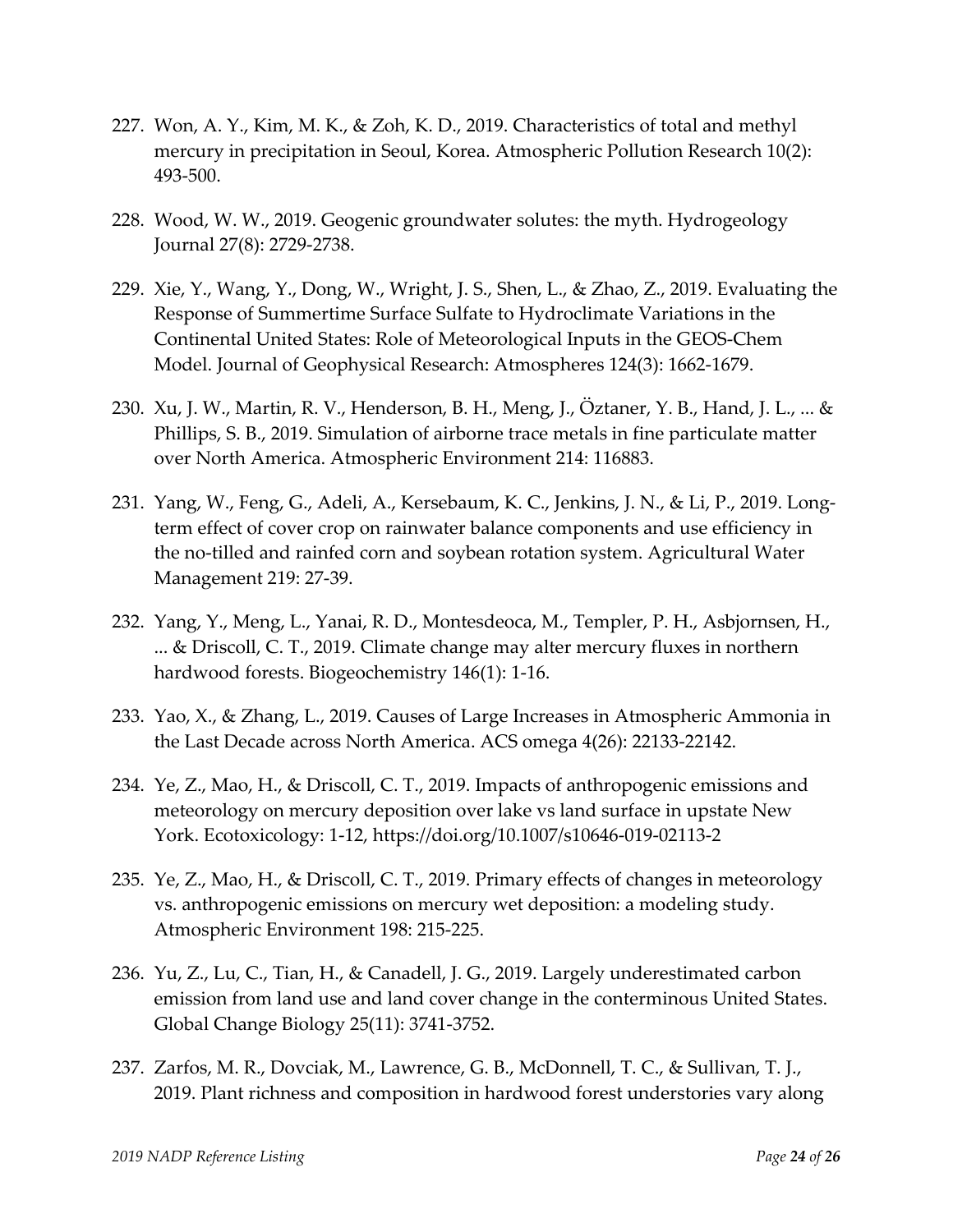an acidic deposition and soil-chemical gradient in the northeastern United States. Plant and Soil 438(1-2): 461-477.

- 238. Zhang, Y., Benedict, K. B., Tang, A., Sun, Y., Fang, Y., & Liu, X., 2019. Persistent nonagricultural and periodic agricultural emissions dominate sources of ammonia in urban Beijing: evidence from 15N stable isotope in vertical profiles. Environmental Science & Technology 54(1): 102-109.
- 239. Zhang, J., Gao, Y., Leung, L. R., Luo, K., Liu, H., Lamarque, J. F., ... & Nagashima, T., 2019. Impacts of climate change and emissions on atmospheric oxidized nitrogen deposition over East Asia. Atmospheric Chemistry & Physics 19(PNNL-SA-141420).
- 240. Zhang, X., Lin, C., Zhou, X., Lei, K., Guo, B., Cao, Y., ... & He, M., 2019. Concentrations, fluxes, and potential sources of nitrogen and phosphorus species in atmospheric wet deposition of the Lake Qinghai Watershed, China. Science of the Total Environment 682: 523-531.
- 241. Zhang, Y., Foley, K. M., Schwede, D. B., Bash, J. O., Pinto, J. P., & Dennis, R. L., 2019. A measurement‐model fusion approach for improved wet deposition maps and trends. Journal of Geophysical Research: Atmospheres 124(7): 4237-4251.
- 242. Zhang, L., P. Zhou, S. Cao, Y. Zhao, 2019. "Atmospheric Mercury Deposition Over the Land Surfaces and the Associated Uncertainties in Observations and Simulations: A Critical Review." Atmospheric Chemistry & Physics 19(24): 15587- 608.
- 243. Zhi, W., 2019. Understanding hydrological and biogeochemical control on solute export pattern at watershed scale. Doctoral Dissertation, Energy and Mineral Engineering, Pennsylvania State University.
- 244. Zhi, W., Li, L., Dong, W., Brown, W., Kaye, J., Steefel, C., & Williams, K. H., 2019. Distinct source water chemistry shapes contrasting concentration‐discharge patterns. Water Resources Research 55(5): 4233-4251.
- 245. Zhou, H., Hopke, P. K., Zhou, C., & Holsen, T. M., 2019. Ambient mercury source identification at a New York State urban site: Rochester, NY. Science of the Total Environment 650: 1327-1337.
- 246. Zhou, C., Zhou, H., Holsen, T. M., Hopke, P. K., Edgerton, E. S., & Schwab, J. J., 2019. Ambient Ammonia Concentrations Across New York State. Journal of Geophysical Research: Atmospheres 124(14): 8287-8302.